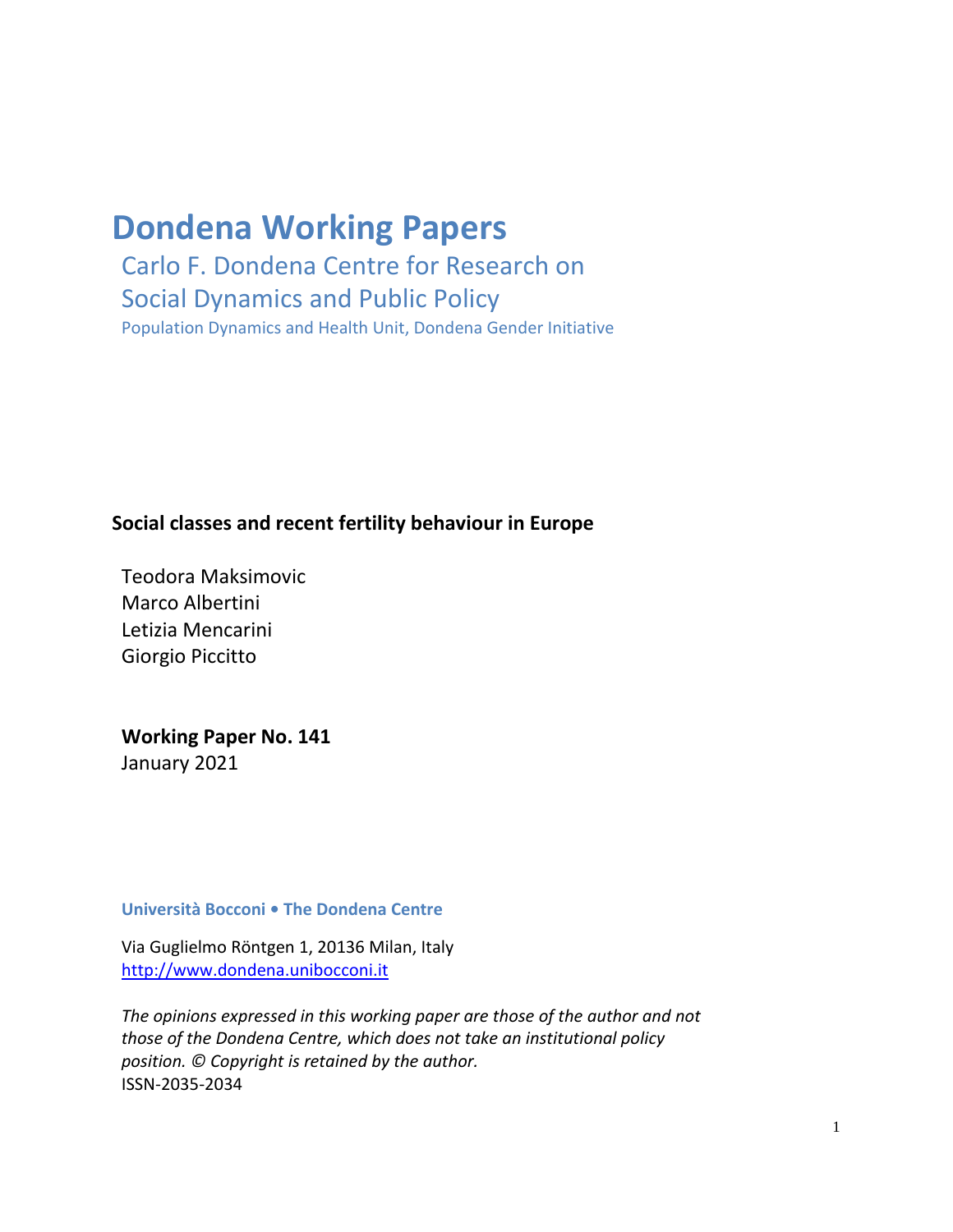## **Social classes and recent fertility behaviour in Europe**

Teodora Maksimovic (Bocconi University; teodora.maksimovic@unibocconi.it), Marco Albertini (University of Bologna; marco.albertini2@unibo.it), Letizia Mencarini (Bocconi University, letizia.mencarini@unibocconi.it), Giorgio Piccitto (Bocconi University, giorgio.piccitto@unibocconi.it)

#### **Introduction**

In the last few decades decreasing fertility rates in Europe - with the emergence of lowest-low fertility regimes and increasing childlessness rates (Kohler et al., 2002; Sobotka, 2017) - have stimulated much research. This research has focussed on the ideational, socio-economic and institutional factors behind individuals' reproductive behaviour, exploring both the macro- and the micro-level determinants of below replacement rate fertility levels (Albertini and Brini, 2020, Balbo et al., 2013; Billari and Mills, 2013, Mencarini et al., 2015).

Scholars have analyzed the role of many, different factors (potentially) affecting fertility levels, such as: changing gender roles, female labor market participation, economic (in)security, workfamily reconciliation policies, and the availability of formal and informal childcare. Within this literature there are numerous studies on micro-level factors connected with individuals' and families' position in the social stratification system; in particular the role of educational levels, employments status, household income and earnings.

In the present paper we propose to add to this research by investigating the association between fertility and occupational social class. Social class is often central in sociological studies of stratification and its consequences, but it has received far less attention in relation to reproductive behavior (Barbieri et al., 2015; Baizan, 2020). The aim of the present paper is to ask whether there is an association between an individual's (and her partner's) occupation, social class and the likelihood of having a first or second child, over and above the role of other relevant socio-economic characteristics such as educational levels and household incomes. The goal is that of establishing the phenomenon and producing evidence on a demographic phenomenon (Merton, 1987; Billari, 2015). Some micro-level social mechanisms connecting social class and fertility behavior are discussed in the paper. However, it is important to recognize that the available data do not allow us to test these or other explanations of the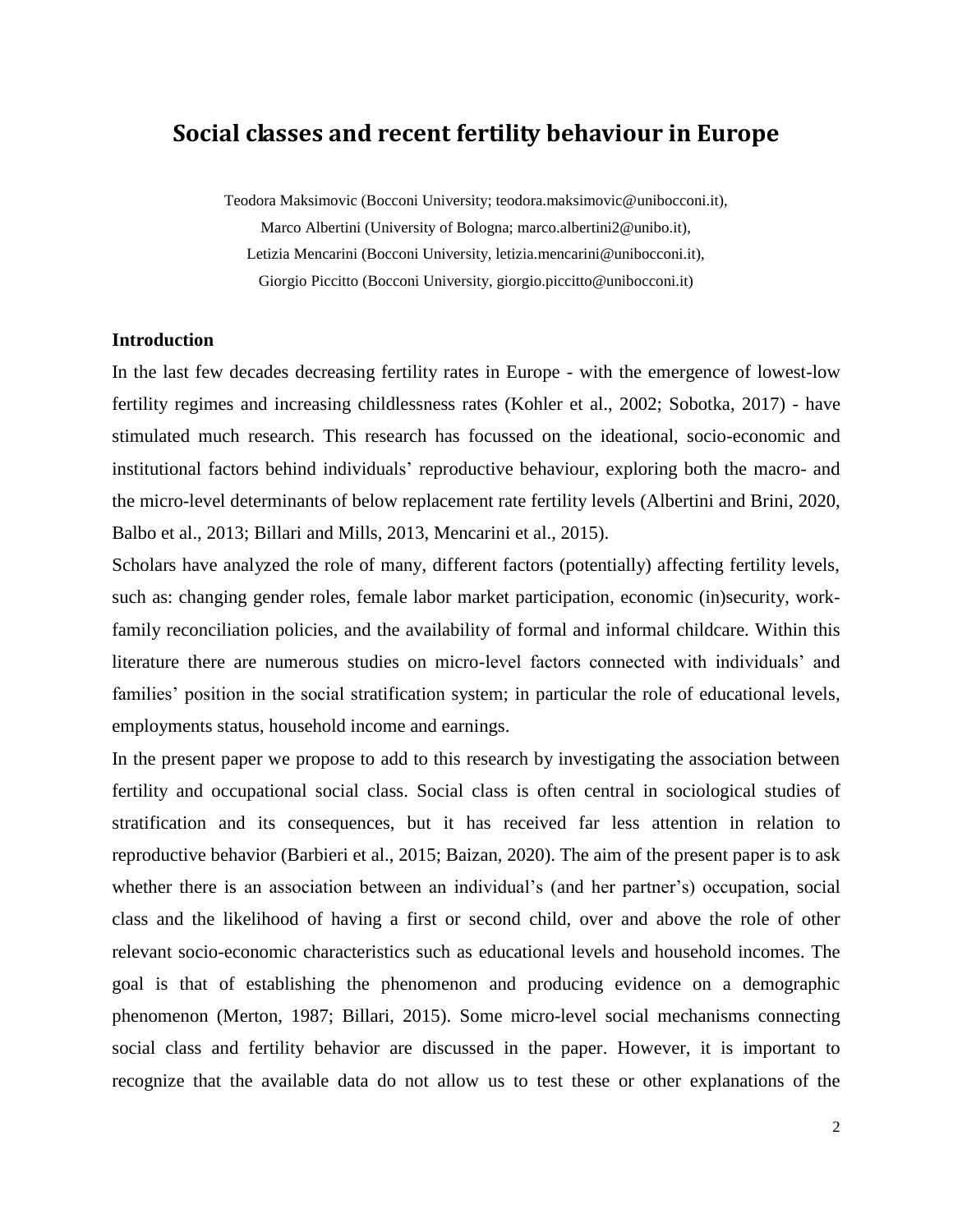association between social class and the fertility documented in our empirical analyses. Nevertheless, the fact that we find that occupational social class is systematically associated with European couples' reproductive behavior, net of educational and income resources, speaks to the relevance of social class, and its sociological and demographic correlates. We see the pervasiveness of the effects of social class on the individual's life course.

The paper is structured as follows: in the next section we provide a brief overview of findings from studies on the role of income, earnings and education on fertility behavior and fertility levels; then, we analyze the relationship between occupational social class and fertility. In the third section we present our data and offer an analytical approach, the results of the analyses are then reported and commented upon in light of the more general discussion of the determinants of couples' fertility decisions and the importance of social class.

#### **Beyond the income, education, and fertility nexus**

The determinants of fertility behavior can be identified at the micro-level, i.e. at the individual and/or couple level; at the meso-level, i.e. social relationships and social networks; and at the macro-level, i.e. cultural and institutional settings (Balbo et al., 2013). These levels are necessarily interrelated and the context in which individuals and couples are embedded shapes the way their characteristics affect preferences and fertility behavior. In this way differences in the relative importance of fertility determinants across countries emerge.

Two of the individual characteristics that best define the SES of a person are income and education level (Skirbekk, 2008), and they are central in the large body of literature focusing on the socio-economic determinants of fertility at the micro-level, both theoretically and empirically. According to the Second Demographic transition (Lesthaeghe and Van de Kaa, 1986; Van de Kaa, 1987) any increase in female education and economic participation are indirect causes of fertility decline. This is consistent with non-normative demographic behavioral patterns, and individuals' focus on their own self-realization. As a consequence, low fertility is a result of women obtaining higher education and higher wages.

However, for other prominent theoretical views on post-transitional fertility, i.e. the New Home Economics, the picture is more complex. According to this view individuals (or couples)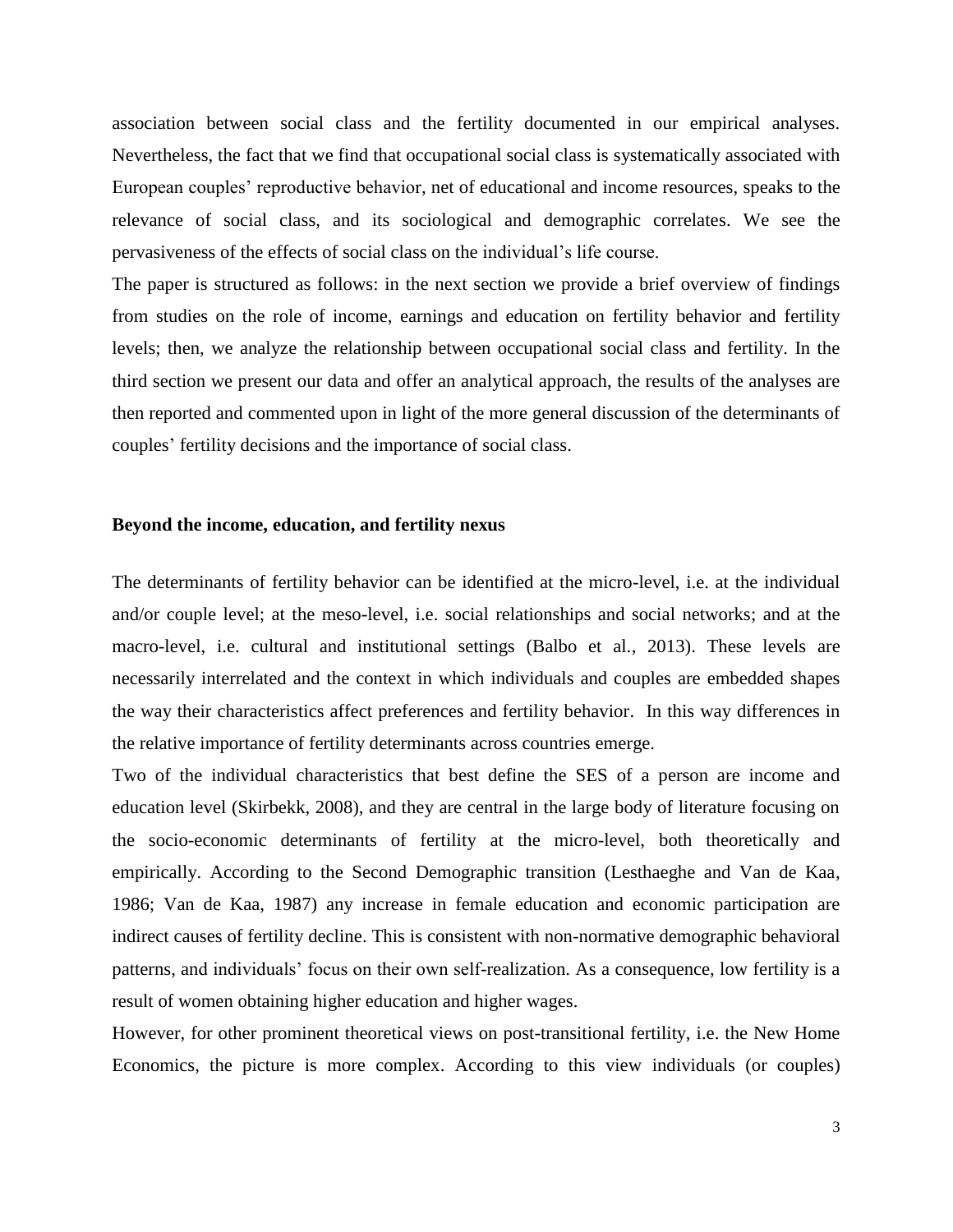maximize life-cycle utility by considering the resources devoted to nurturing children in a context of scarce time and income resources. Children enter the utility function as consumption goods, while time and income are the main constraints for the parental budget. Thus, the direct costs for children are related to the reduction in the disposable income of parents following on from childbirth. It follows that parental income should have a positive effect on fertility and child-raising costs a negative one (Becker, 1981; 1960; Becker and Lewis, 1973; Cigno, 1991; 1986).

The indirect costs of children are, on the other hand, related to the opportunity costs of the time devoted to childcare. A general increase in women's earnings has, however, ambiguous effects on fertility. Any rise in earnings increases disposable income, but it also increases the opportunity costs of parental time. Having and raising children is time-consuming, so an increase in wages provokes a substitution effect for the demand for children. Put simply, it is more costly for higher-income individuals to have children (Becker, 1965; Willis, 1973).

Moreover, an increase in earnings through the income effect does not necessarily imply an increase in fertility, since parents may decide to devote resources to quality, instead of to quantity. Higher-income parents tend to give more importance to quality which, all else being equal, leads to a reduction in childbearing (Becker and Lewis, 1973). But the potential effect of an increase in income is, indeed, made complicated through in-kind and in-time transfers. This issue lies at the heart of the vast literature on female (and parental) labor supply with endogenous fertility.

Also, the empirical relationship between income and fertility in contemporary Western societies is far from clear, and it is not easy to conclude whether the direct and positive effect of income on fertility outweighs the indirect and negative effects of the opportunity costs of parenthood. For example, Andersson et al. (2014) found that female income is somewhat positively associated with fertility in Denmark, while the relationship is the opposite in West Germany (confirmed by Le Moglie et al., 2019). Berninger (2013) shows that in Denmark, women's income has a positive effect on first birth risk. Andersson et al. (2014) confirm this finding, while they find only a weak association between income and the second and third parity. As for Finland, Berninger (2013) does not find any effect, whereas Vikat (2004) reports a positive relationship in Finland and the Nordic region and infers that this result is most likely driven by particular parental leave policies specific to these countries. Rønsen (2004) claims instead the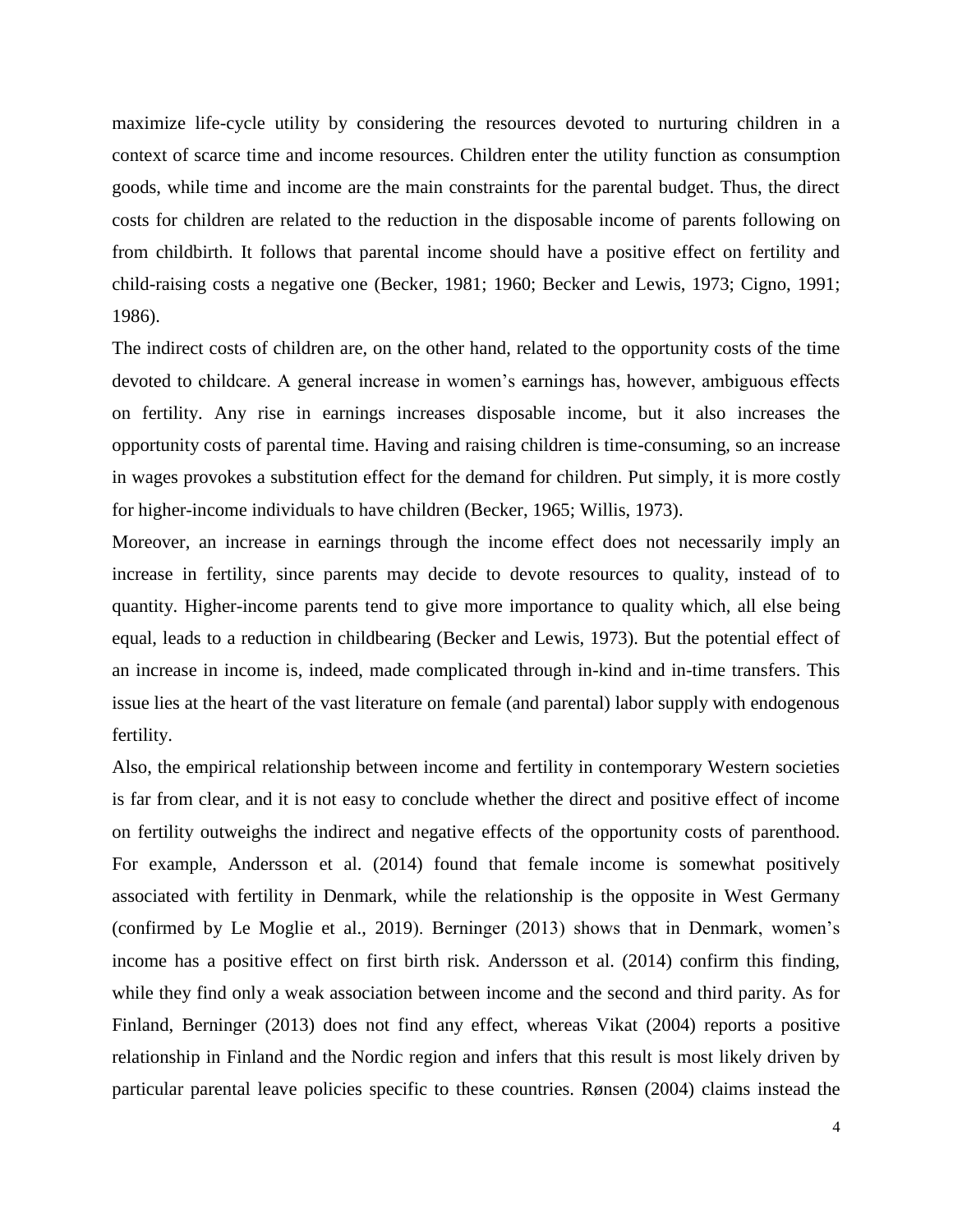contrary, i.e., a negative effect of income on fertility is present both in Finland and in Norway. Rondinelli et al. (2006) find a negative correlation between female earnings (wage) and the decision to have children in Italy, though the magnitude differs across parities.

The argument for explaining such differential associations across countries at the micro-level finds support in the fact that at the macro-level, the correlation between income and fertility has changed from being negative to being positive in many developed European countries (Luci and Thevenon, 2011). At the macro-level, all European countries are characterized by low (below replacement level) fertility ; some have very low fertility (fewer than 1.5 children per woman). This suggests that the negative effect of opportunity costs dominates. Yet recent studies have argued that this may not necessarily be the case with some very advanced nations, where the income effect has started to prevail (Luci-Greulich and Thévenon, 2014). This is the case in the Anglo-Saxon and Nordic countries, which are characterized by high rates of female tertiary education, high female labor force participation, and higher fertility. In these countries, as already noted, a positive relationship between income and fertility seems also to hold at the micro-level (see also Hart, 2015; Andersson, 2000; Tasiran, 1995).

In fact, at the micro-level, there is no longer such strong evidence for high female earnings driving down fertility everywhere in Europe (Luci-Greulich and Thevenon, 2014; Engelhardt and Prskawetz, 2004; Engelhardt et al., 2004; Kogel, 2004). This is to say that the assumed dominance of the opportunity cost over the income effect, which has traditionally been taken to drive fertility decline as women's earnings have been on the increase, can no longer be taken for granted.

Another relevant insight from the recent literature is that, in the most developed countries, households are typically made up of dual earner couples - Anglo-Saxon and Nordic countries being prime examples. This has important implications for assessing the impact of earnings and income on fertility. While the incomes of dual couples are not always equal, both contribute to the household income, and with higher incomes home production activities, such as childcare, can more easily instead be outsourced to external actors (Esping-Andersen and Billari, 2015; Aassve et al., 2015)

Income correlates with education, obviously, and the expansion of education among women make dual earner households more common. But education has other effects. The most obvious is that higher education brings about fertility postponement, and this alone may also bring down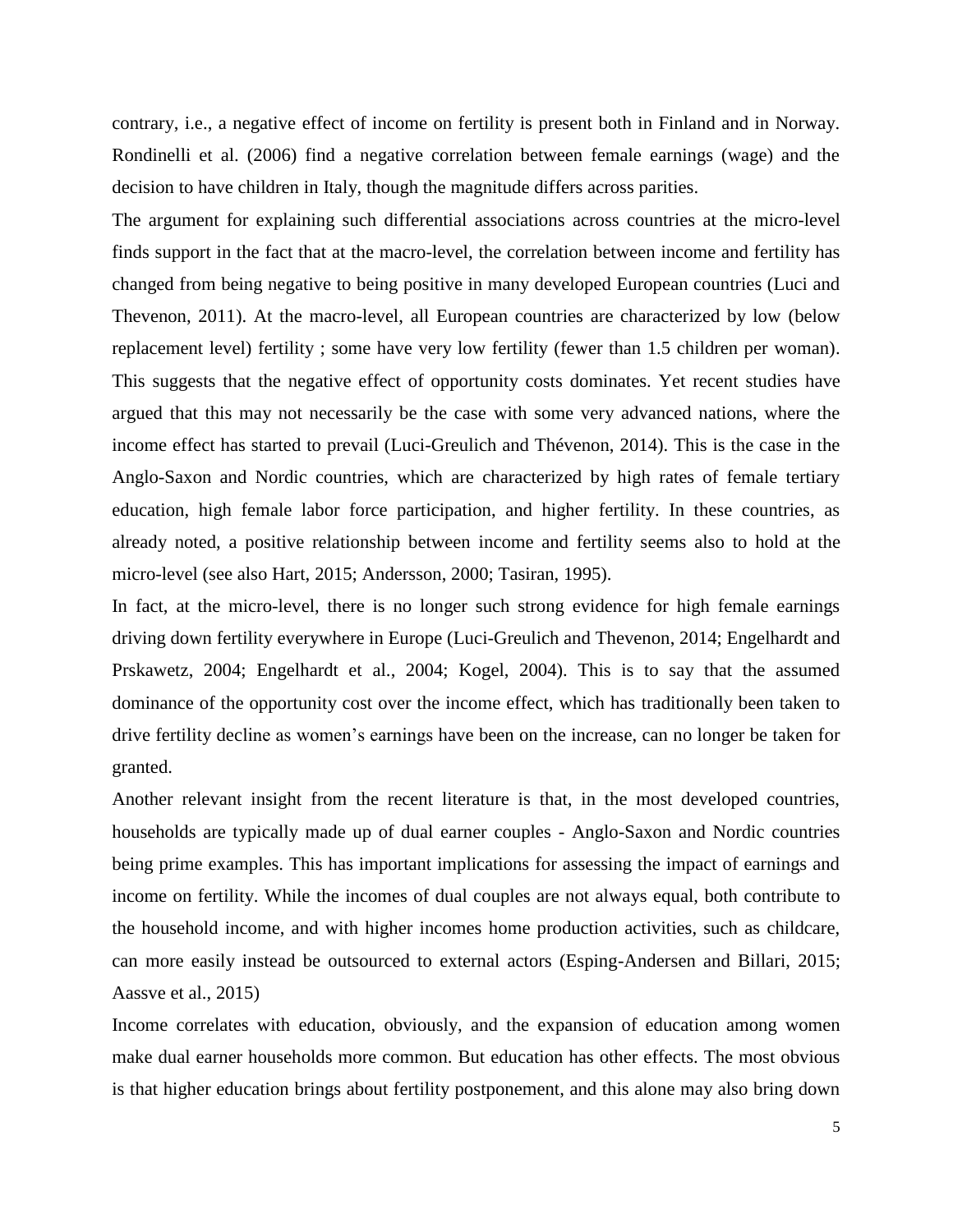overall fertility (Sobotka, 2004; Ní Bhrolcháin and Beaujouan, 2012; Basten et al., 2014). The negative effects of education can stem from the fact that higher level educated women are more likely to pursue their careers and thus postpone marriage and births. As such higher education may bring about further postponement, as getting a foothold in their career path may take longer than it does for those with lower education. As Oppenheimer (1994) argued, high education can work as an incentive for women to form a union and enter parenthood, but only once they have finalized their educational path. So both men and women still enrolled in education are at a lower risk of having a child, and the higher the accumulation of human capital during education, or the higher the returns on education, the later the transition to parenthood (Balbo et al., 2013). But highly-educated individuals are more likely to find highly-educated partners (Behrman and Rosenzweig, 2002) and consequently pool economic resources which can encourage child bearing (Mills et al., 2008). Although there is also empirical evidence of a negative relationship (e.g. Bagavos and Tragiki, 2017), many studies show that the highly-educated also tend to recuperate earlier postponements at a later age (Kravdal and Rindfuss, 2008; Klesment et al., 2014; d'Albis et al., 2017) and therefore the cumulative impact of late motherhood on second or third births disappears (Balbo et al., 2013). The spread of dual-earner couples is central in another approach to low fertility, i.e. the Gender Revolution, which emphasizes that the relationship between education and fertility can steadily reverse (Esping-Andersen and Billari, 2015; Goldscheider et al., 2015). This is so because the more highly-educated couples are the more egalitarian, something which also boost egalitarian attitudes within couples, which appears to boost, in turn, fertility (Mencarini, 2018).

Impicciatore and Tomatis (2020), in a recent comparative study across European countries, suggest that the impact of educational levels on fertility behavior has increased among the younger generation. But they also argue that the impact by parity is different across countries. For first childbirth postponement is a widespread phenomenon, but for second childbirth marked differences are found among countries and among different educational levels. Indeed, the propensity to have a second child was negative in some Eastern European countries (Oláh, 2003; Rieck, 2006; Perelli-Harris, 2008; Mureşan, 2007) and positive in Nordic countries (Gerster et al., 2007; Hoem and Hoem, 1989; Kravdal, 2007; Vikat, 2004; Wood et al., 2014) and in France, Germany, the UK and Italy (Köppen, 2006; Kreyenfeld and Zabel, 2005; Kulu and Washbrook, 2014; Impicciatore and Dalla Zuanna, 2017; Impicciatore and Tomatis, 2020).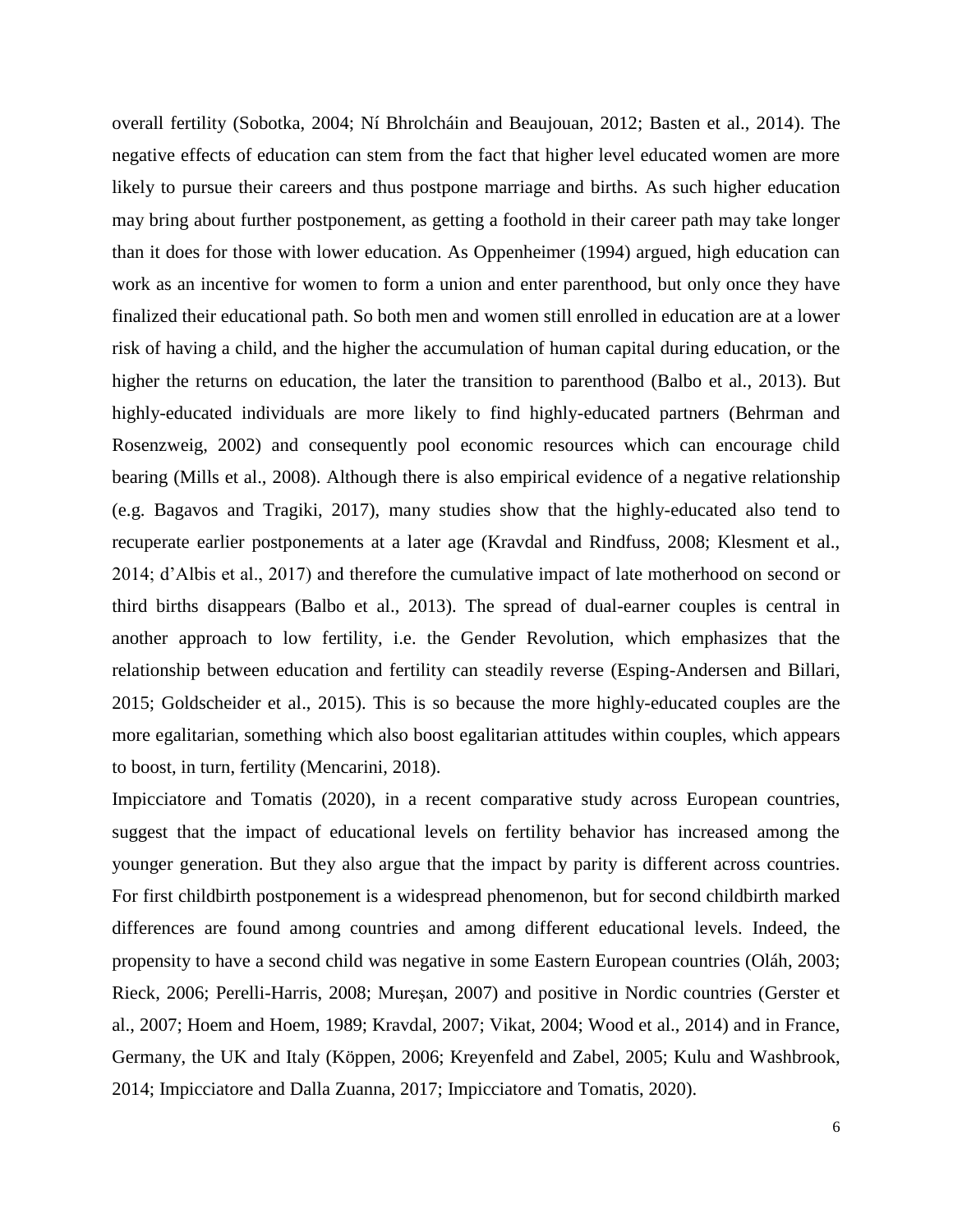#### **Occupational social class and fertility behaviour**

Occupational social class is systematically related to a number of the socio-economic factors that have been shown to affect fertility behavior. Thus, for instance, social class is strongly associated with household income and wealth, with individual earnings, with unemployment risks, with economic insecurity, and with education. However, there is more to social class than just education, income or other economic resources.

There are various reasons why, net of the effect of educational level and household income, the role of social class in the transition to parenthood, may prove interesting. First, class can be seen as an additional stratification variable, only partially overlapping with more frequently explored individual's attributes such as education, income and employment status. Second, class is a social construct directly related to individual's market position and, thus, employment relations within the occupational system. Class not only signals, with accuracy, individuals' earnings and income, but it is also associated with future career prospects, non-pecuniary occupation-related benefits, and an individual's command over their working time organization. Class is related to career prospects and this, in turn, further reinforces the existing between-class differences in (perceived) employment stability and economic security. As argued above, these are two important factors affecting fertility behaviour and their role is likely to be magnified in a difficult macro-economic context, such as that of the Great Recession in Europe (Comolli et al., 2020). Next, class is also associated with an individual's command over the organization of his or her working-time. Thus, for instance, one might expect that the service relationship does not entail the same level of rigidity in the organization of an individual's working time as that found in low skilled or routine non-manual occupations (Erikson and Goldthorpe, 1992). The rigidity or the flexibility of the work schedule is clearly a factor influencing the possibility of reconciling time for family and work, an important determinant of fertility decisions. Again, class is also about norms (Svallfors, 2006). For example, there are norms about the value of children and the tradeoff between the quality and quantity of children and expectations about future adult children's support when parents become old. Thus, individuals in different classes may take different fertility decisions not only because they experience different economic situations, or different market conditions. They may do so because have very different child/fertility-related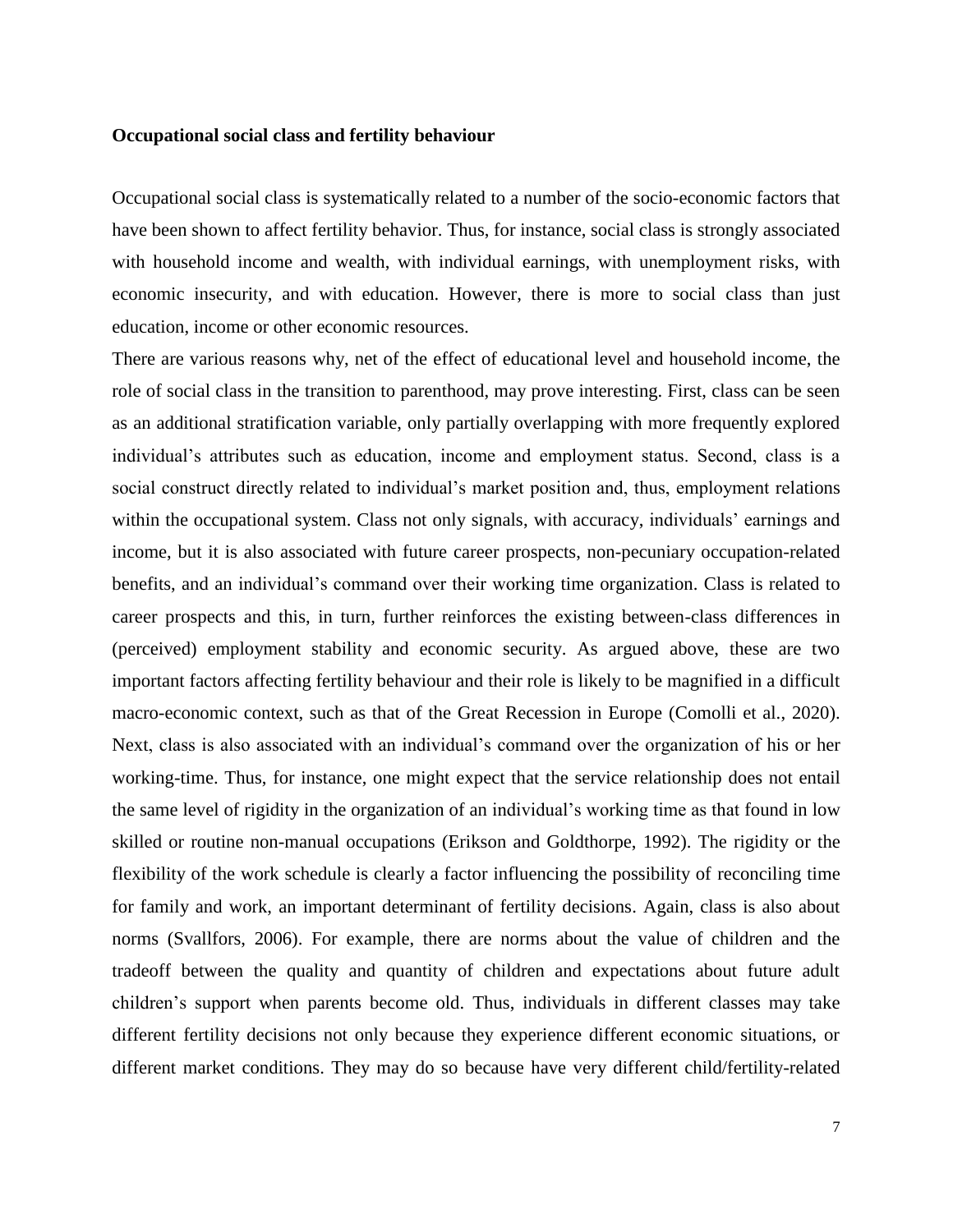values and expectations. For instance, it has been found that working-class parents have higher reciprocity expectations towards their children than service-class parents (Albertini and Radl, 2012; Lee et al., 1994; 1998; Rendall and Bahchieva, 1998) This finding can easily be related to fertility decisions when one considers that old-age security motives for having children – ensuring material support and care in old age – are still relevant also in societies with a fullydeveloped welfare state (Kreager and Schröder-Butterfill, 2004; Boldrin et al., 2005 ). In sum, studying the association between class and the transition to parenthood, net of education

and income level, is relevant not only because class is an additional important dimension in the stratification system, but also because it sits at the intersection of micro-level ideational and structural factors affecting fertility behavior. Through social mechanisms such as social closure, the identification and the creation of social boundaries, occupational social classes create subcultures and share values that also underpin fertility decisions (Svallfors, 2006; Parkin, 1974; Lamont and Molnar, 2002).

#### **Data**

 $\overline{a}$ 

To test the association between social class and fertility, we use the European Union Statistics on Income and Living Conditions (EU-SILC) survey. This survey, other than providing comparable and harmonised microdata on income and living conditions, also includes many other socioeconomic and demographic characteristics, such as labour market position, level of education, health and others. In the analysis, we use the EU-SILC longitudinal component<sup>1</sup> of fourteen countries (Czech Republic, Denmark, Finland, France, Greece, Italy, the Netherlands, Norway, Slovenia, Spain, Sweden, Poland, Portugal and the United Kingdom) in the years from 2005 to 2017. The EU-SILC longitudinal dataset is a rotational panel (consisting of four quarters per year), where individuals are observed for a maximum of four consecutive years (or sixteen quarters)<sup>2</sup>. In spite of the fact that EU-SILC does not provide direct household grids or information on the childbirth history of individuals, its use in demography and family studies is increasing, particularly in the analysis of childbirth's determinants (Klesment et al., 2014; Nitsche et al., 2018; Vignoli et al., 2012). Indeed, in the longitudinal dataset, there is information

<sup>&</sup>lt;sup>1</sup> We used the script provided by the GESIS website (retrieved from https://www.gesis.org/gml/europeanmicrodata/eu-silc/) to set up a cumulative longitudinal dataset out of all individual releases for each separate file (Borst, 2018). Germany does not have data for the EU-SILC longitudinal component in EU-SILC.

<sup>&</sup>lt;sup>2</sup> Except for France and Norway that implement panels that last longer than four years.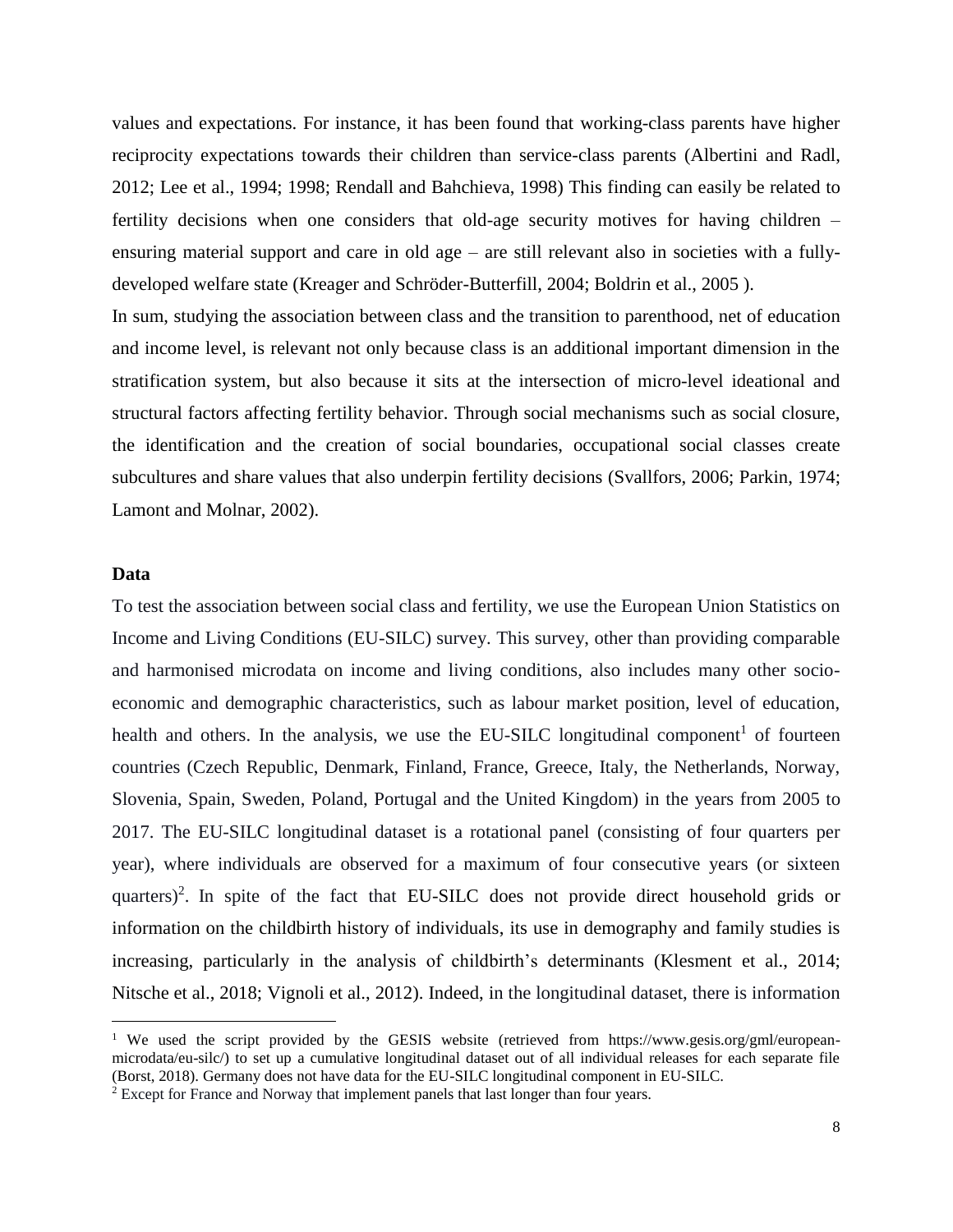on whether a newly-born child has arrived in the household since the previous wave; hence, by using the parent's ID of the newly-born child, it is possible to identify whether an individual has had a child in the period between two consecutive interviews. Also, the longitudinal component of EU-SILC allows us to use a large international sample, limiting the risk of endogeneity and accounting for unobserved individual heterogeneity. Importantly for our research design, the evidence of systematic differences in attrition rates by socio-economic characteristics has not been found; hence, the analysis of the socio-economic determinants of childbirth should not be affected by attrition (Greuilch and Dasrè, 2017; 2018).

Our unit of analysis are women aged eighteen to 44 who enter the panel for at least two consecutive years and co-reside with their partner. We obtain an analytical sample of 77,834 individuals and 137,248 individuals-wave observations. We link each woman to her partner through the unique ID provided in EU-SILC. In order to account for the lag between time of conception and birth, we assign to our individuals the socio-demographic characteristics on the basis of a *nine-month method of imputation*. The rationale works as follow: EU-SILC provides the information on the quarter in which the interview was held in each year and the year and the quarter of the new-born. Therefore, the year can be inferred by looking at the quarter of the birth of the new-born (see Figure 1). The information on the parents is taken from the previous wave  $(T-1)$  to the one where the new birth occurred  $(T)$  if there are at least three complete quarters between the quarter of birth and the quarter of the interview in the previous wave; if there are fewer than three complete quarters between the quarter of birth and the quarter of interview in the previous wave, information is taken from two waves before the birth (*T-2*). For individuals who did not experience the event of childbirth, the rule of imputation from the previous wave is that a full year (four quarters) must pass between the two interviews<sup>3</sup>. Otherwise, the information is taken from two waves before.

**Figure 1:** Scheme of *nine-months method of imputation*

 $\overline{a}$ 

<sup>3</sup> We do not apply the *nine-months method of imputation* for those who did not experience a childbirth, since in this case it would be meaningless to calculate the imputation on the basis of the time of the pregnancy. In any case, sensitivity tests show that the results would not differ (see Robustness checks section).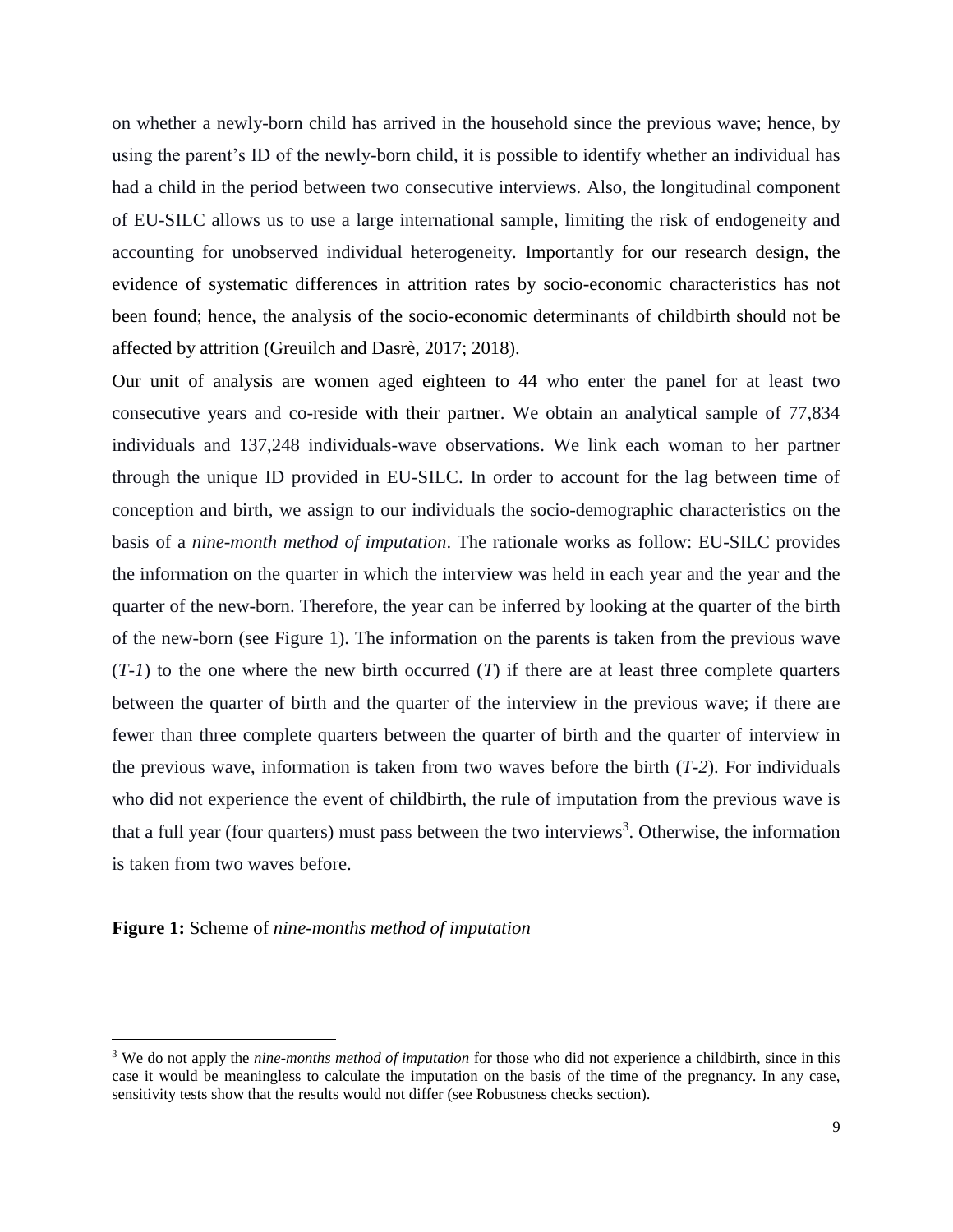#### *nine-months method of imputation*



**Person A** and **person B** have a child at time T;

variables forperson A are taken at time T-1, variables foperson B are taken at time T-2.

#### **Analytical strategy**

 $\overline{a}$ 

We use a dummy as our dependent variable which takes the value 1 if the woman has experienced a birth at time *T* or 0 otherwise. Our main independent variable is the individual's social class at time *T-1* or *T-2* (following the *nine-months method of imputation*: see Figure 1). This indicator of socio-economic status allows us to account for the non-linearity of the statusfertility relationship (Essock-Vitale, 1984). We code social class using the European Socioeconomic Groups (ESeG) scheme<sup>4</sup>, a classification that differentiates nine groups which are based on similar cultural, social and economic characteristics (Meron, 2014) and that can be considered a refined and updated version of the Erikson-Goldthorpe-Portocarrero (EGP) scheme<sup>5</sup> (Erikson and Goldthorpe, 1992; Rose and Harrison, 2014). Since, in 2011, the classification of

<sup>4</sup> The scripts to create the ESeG class scheme in the longitudinal component of the EU-SILC have been downloaded from the Gesis website [https://www.gesis.org/gml/european-microdata/eu-silc/.](https://www.gesis.org/gml/european-microdata/eu-silc/)

<sup>5</sup> We did not use the EGP scheme since EU-SILC does not record information on respondent's managerial position in job (var. pl150) and the number of persons in the local unit (var. pl130), which are needed to define this social class scheme.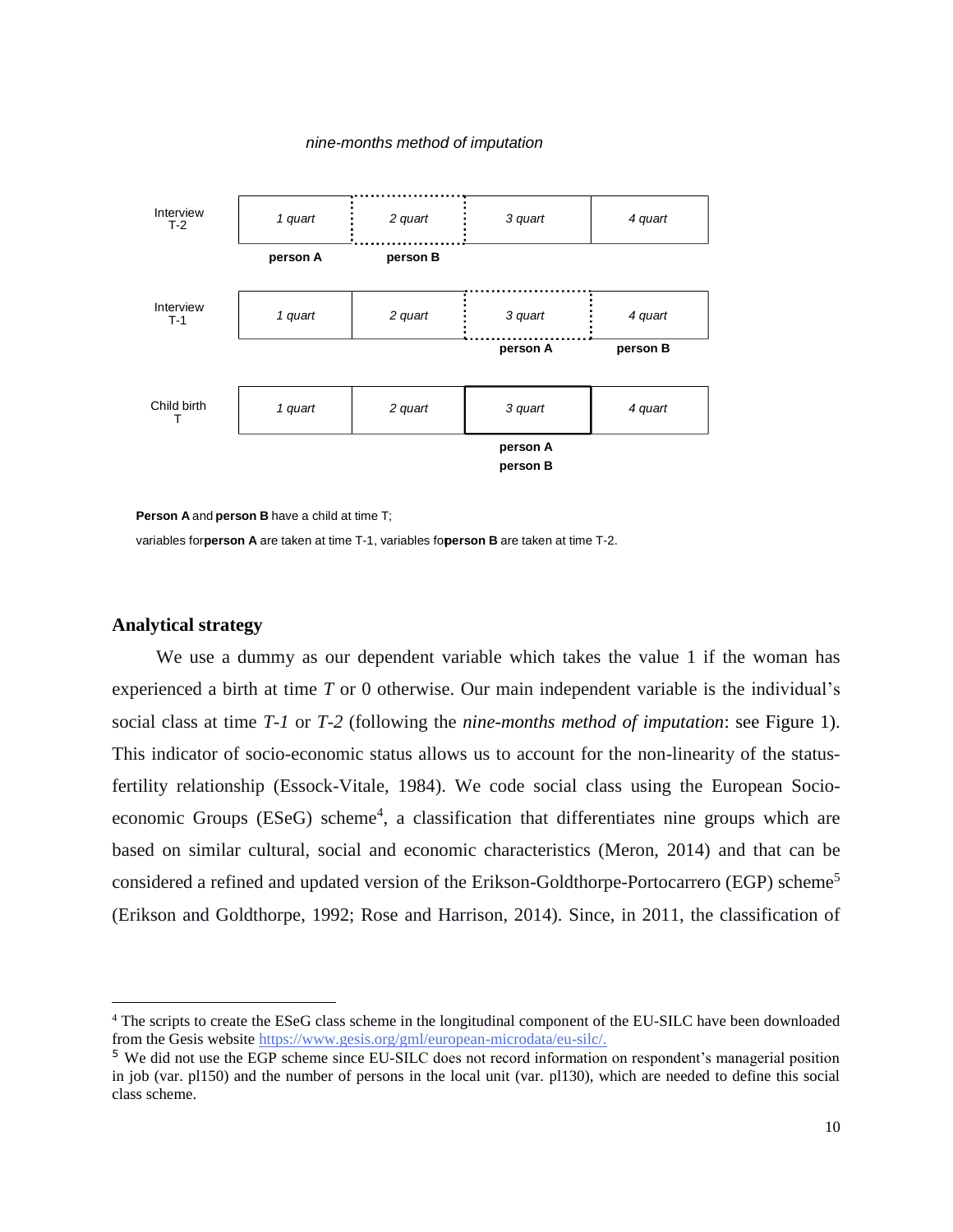occupation switched from ISCO88 to ISCO08, we accordingly recoded occupations following the crosswalk provided by Harry Ganzeboom<sup>6</sup>.

In order to "balance explanatory comprehensiveness and parsimony" (Connelly et al., 2016, p.5) and in line with Rose and Harrison (2006) we define the following classes scheme: a) service class (Ser), including professionals, managers and higher-grade technicians; (*EGP I-II*); b) white collars (WhC), including the routine non-manual workers (*EGP IIIa-b*); c) petite bourgeoisie (PB), including farmers (*EGP IVa-b-c*); d) working class (WC), including lower grade technicians, skilled and non-skilled manual workers (*EGP V-VI-VIIa-b*). To these classes, we further add: e) unemployed persons (Unemp); f) inactive persons (Inact). Even though the two last categories are not, strictly speaking, social classes, we included these two groups in our scheme in order to avoid selection processes in the sample.

We estimate a random-effects complementary  $log-log$  model<sup>7</sup> in three steps. This specification allows us to account for the rarity of the positive outcome. We estimate each model separately for women's and for partners' social class, to analyse whose social position is more effective in predicting childbirth.

$$
Y_{it} = X_{it}'\beta_1 + SOC\_CLASS_{it}\beta_2 + \alpha_i + \varepsilon_{it}
$$
\n(M1)

In the first step (M1) we control for the term  $X'_{it}$ , a vector of socio-demographic characteristics (female's age group, the existing number of children before the new birth and whether the couple has had a child in the previous year);  $\alpha_i$  is a random term representing an individual-specific effect and  $\varepsilon_{it}$  represent independent error terms.

$$
Y_{it} = X_{it}'\beta_1 + SOC\_CLASS_{it}\beta_2 + EDU_{it}\beta_3 + \alpha_i + \varepsilon_{it}
$$
\n(M2)

In the second step (M2) we include, as our control, female's highest educational degree, coded in three categories: a) primary or less; b) secondary; and c) tertiary .

$$
Y_{it} = X_{it}'\beta_1 + SOC\_CLASS_{it}\beta_2 + EDU_{it}\beta_3 + INCOME_{it}\beta_4 + \alpha_i + \varepsilon_{it}
$$
\n(M3)

 $\overline{a}$ 

<sup>&</sup>lt;sup>6</sup> The codes were downloaded from  $\underline{www.harryganzeboom.nl/isco08/isco08.zip}$  $\underline{www.harryganzeboom.nl/isco08/isco08.zip}$  $\underline{www.harryganzeboom.nl/isco08/isco08.zip}$  (retrieved in January 2021).

<sup>&</sup>lt;sup>7</sup> This model applies the link function  $ln(-ln(1-\mu))$ .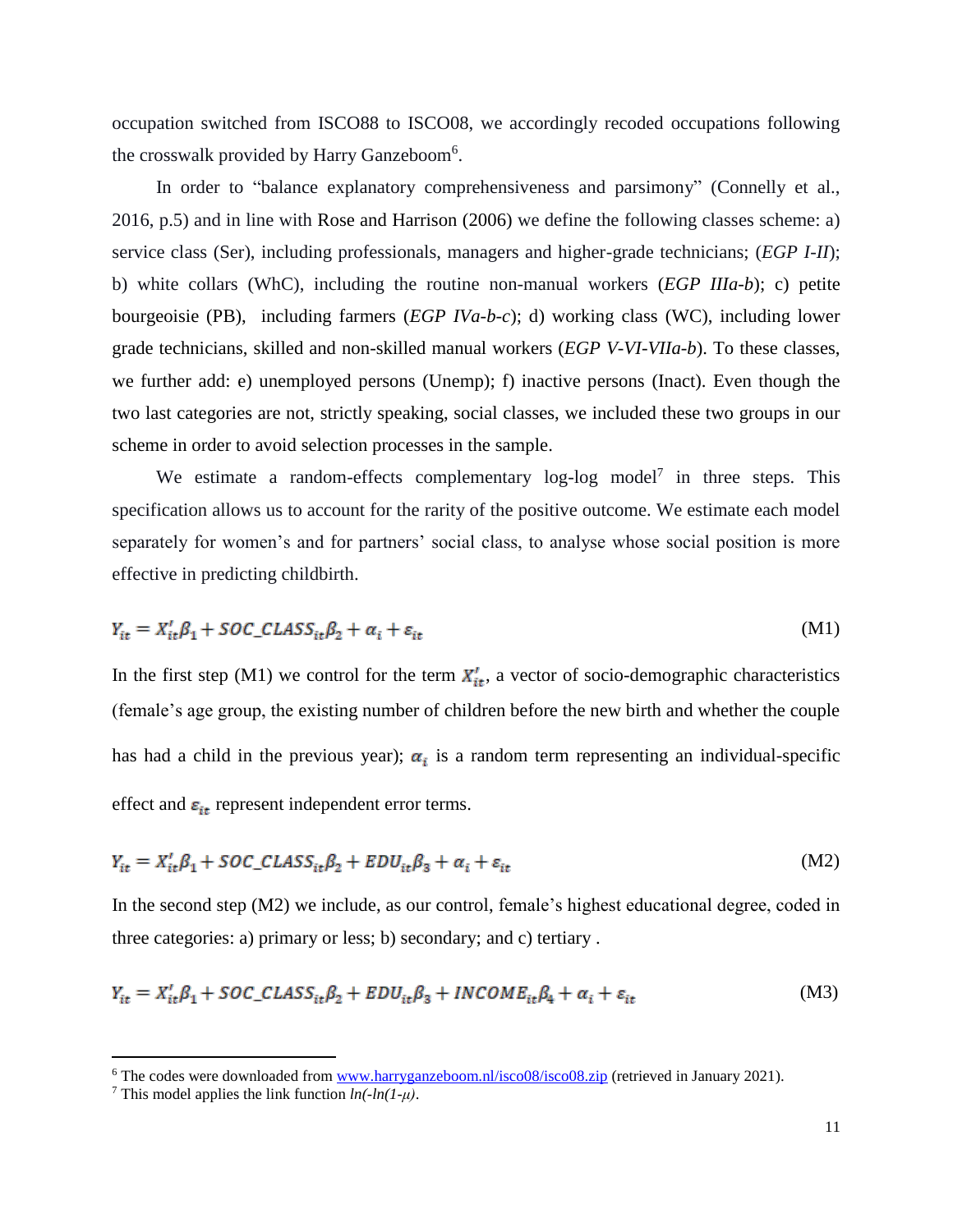Finally, in the last step (M3) we add income as an additional covariate (measured with quartiles of equivalised household income<sup>8</sup>); thus, with this specification we single out the *net* effect of social class on childbirth.

#### **Results**

 $\overline{a}$ 

In Figure 2, we show the distribution of a "birth index" by each possible combination of  $Birth<sub>i</sub>$ woman's\partner's social classes<sup>9</sup>, given by the formula  $\frac{Birth_{\tau} N_{\tau}}{N_{\tau}}$ , where the subscription *i* indicates each possible combination of woman's\partner's social classes. In other words, this index provides the average number of births observed in the panel for each combination of social classes, corrected for the different size of each combination of social classes in the sample. If the occurrence of births were equal for each class combination, we would expect the difference between the number of birth events and observations to be very close to zero for each combination. In other words, each class combination would contribute to the total number of births in the same manner based on its size. On the other hand, if the difference is positive (negative) this would imply that that combination contributed more (less) to the total number of observed births relative to its size.

From this first descriptive evidence, it can be observed that the couples where both members belong to the highest class have on average more children than 'mixed' couples. This is particularly true when both woman and her partner are in Ser. Interestingly, when women are in PB they have a negative value on the ratio irrespective of the social class of their partner, while this is not necessarily true for partners in PB. Negative differences are always present for couples where members belong to the lowest classes.

**Figure 2:** Birth index by combination of woman's\partner's social classes

<sup>8</sup> Income quartiles are constructed with EU-SILC variable hx090, which is the disposable household income equivalised with the OECD modified equivalence scale

<sup>9</sup> Unfortunately, due to sample size limitations and the rarity of birth events, we were not able to estimate models by maintaining this level of granularity. Thus, we estimate separate models for women's and partners' social class.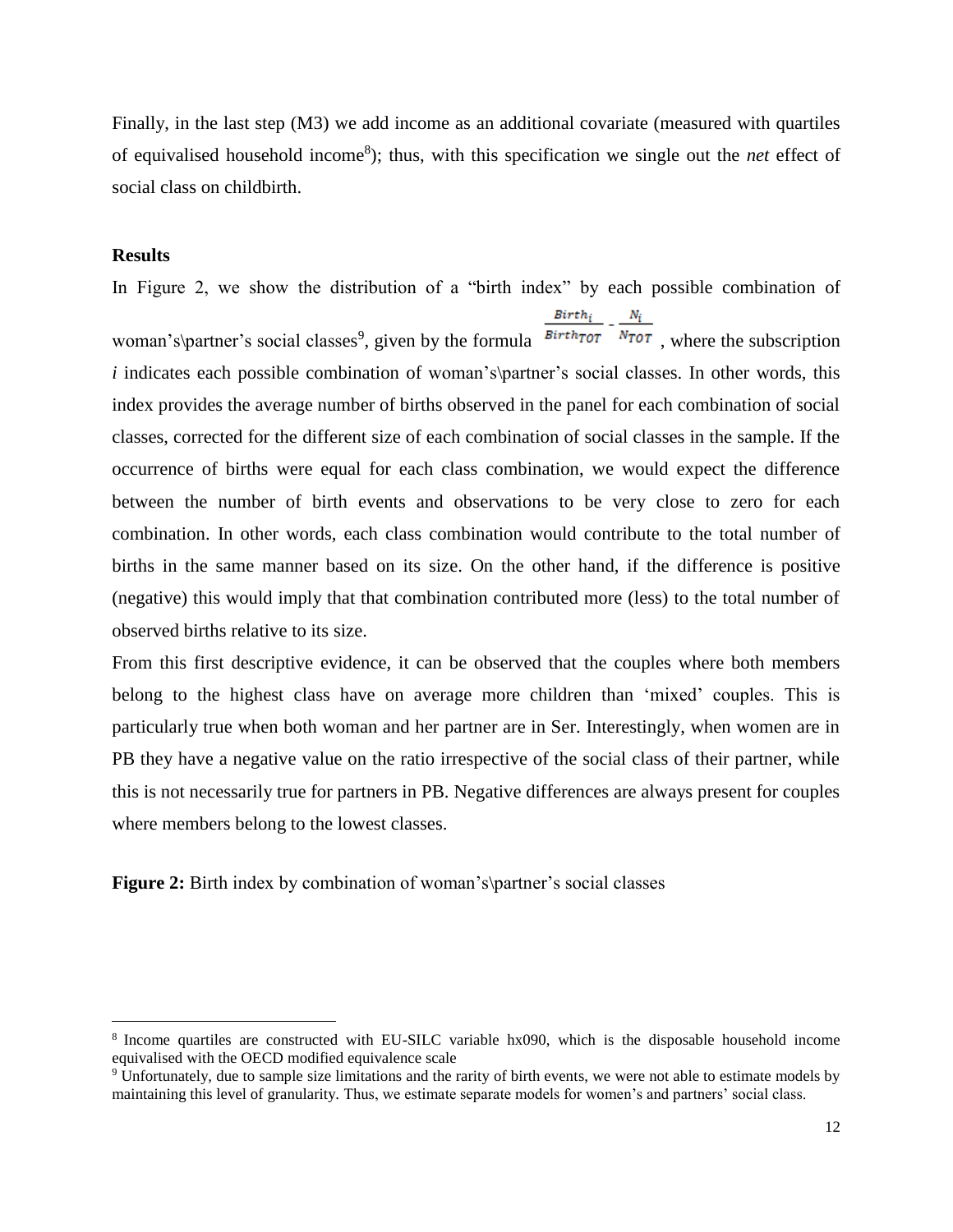

Table 1 shows the *gross social class* coefficients (M1) on any birth and by parity (0 and 1) controlling only for a woman's socio-demographic characteristics. We look separately at woman's and partner's social class. Overall, it emerges that belonging to the highest social class (Ser) is associated with higher predicted probabilities of having a new-born. This is true considering the outcome of any birth and the transition to second child, both for women and for partners. The magnitude of the coefficients is stronger for women than for partners: this means that the gap in the probability of having a child (in general) or transiting to the second child between Ser and other classes is stronger among the women's sample. When considering the transition to the first child, differences among classes are less marked: members of Ser are no longer more likely to experience this outcome than WhC and (only for partners) WC. Hence, without controlling for education and income, the (gross) social class apparently 'matters' more for women than for men in having a child (both per se and by parity); also, the biggest part of the association between (gross) social class and any birth appears to be explained in the subsample of those having one child: it is in the transition to the second child that social class seems to play a stronger role.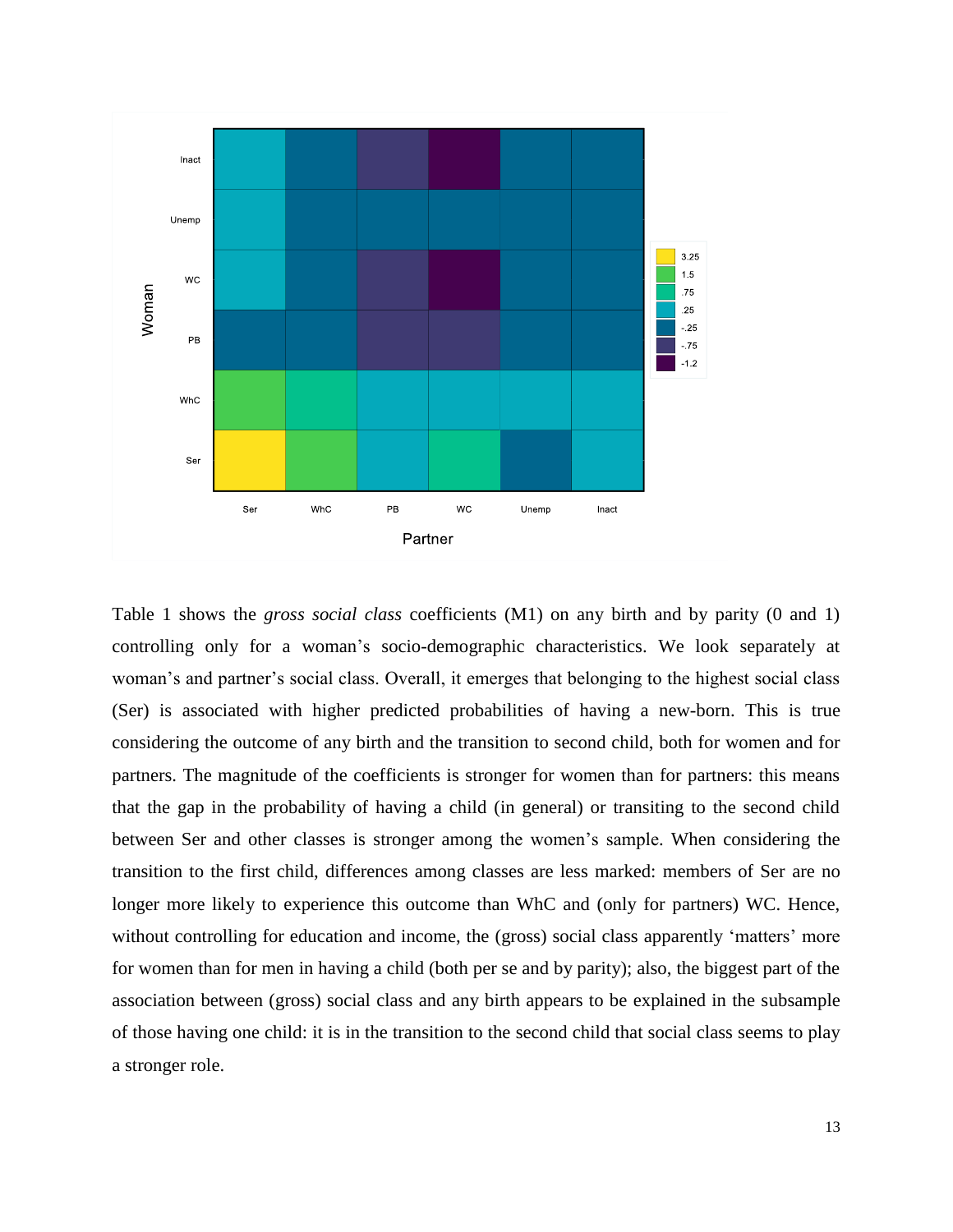|                          | Woman      |            |            | Partner    |            |            |
|--------------------------|------------|------------|------------|------------|------------|------------|
| Variables                | Any birth  | Parity 0   | Parity 1   | Any birth  | Parity 0   | Parity 1   |
| <b>ESeG</b> social class |            |            |            |            |            |            |
| (Ref: Ser)               |            |            |            |            |            |            |
| WhC                      | $-0.18***$ | $-0.09$    | $-0.21***$ | $-0.12***$ | $-0.08$    | $-0.12**$  |
|                          | (0.03)     | (0.06)     | (0.05)     | (0.03)     | (0.06)     | (0.05)     |
| PB                       | $-0.38***$ | $-0.39***$ | $-0.39***$ | $-0.13***$ | $-0.20**$  | $-0.08$    |
|                          | (0.06)     | (0.12)     | (0.09)     | (0.04)     | (0.09)     | (0.06)     |
| <b>WC</b>                | $-0.34***$ | $-0.22***$ | $-0.37***$ | $-0.23***$ | $-0.09$    | $-0.28***$ |
|                          | (0.03)     | (0.05)     | (0.04)     | (0.03)     | (0.05)     | (0.04)     |
| Unemp                    | $-0.41***$ | $-0.48***$ | $-0.44***$ | $-0.29***$ | $-0.47***$ | $-0.33***$ |
|                          | (0.05)     | (0.08)     | (0.07)     | (0.05)     | (0.11)     | (0.08)     |
| Inact                    | $-0.30***$ | $-1.07***$ | $-0.19***$ | $-0.61***$ | $-0.81***$ | $-0.54***$ |
|                          | (0.03)     | (0.09)     | (0.05)     | (0.08)     | (0.14)     | (0.13)     |
| Constant                 | $-2.05***$ | $-1.49***$ | $-2.06***$ | $-2.02***$ | $-1.47***$ | $-2.07***$ |
|                          | (0.16)     | (0.25)     | (0.24)     | (0.16)     | (0.25)     | (0.24)     |
| Observations             | 137,248    | 22,006     | 36,501     | 129,290    | 19,909     | 34,448     |
| Number of individuals    | 77,834     | 14,333     | 23,189     | 73,334     | 12,826     | 21,920     |

#### **Table 1**: Random-effects log-log model (M1)

Standard errors in parentheses.\*\*\* p<0.001, \*\* p<0.01, \* p<0.05. All models control for woman's age, year, country and year\*country. With any birth as dependent variable models control also for existing number of children and having had a child one year before.

We have so far commented on the *gross* social class effect on childbirth, without controlling for two important socio-economic correlates like education and income. In order to obtain our measure of *net* social class effect we estimate Model 2 (M2, where we control for education) and Model 3 (M3, where we further add income as a control). As with M1, all models are estimated separately for women and partners, and with any birth (see Figure 3), first-order births and second-order births (see Figure 4) considered as an outcome. Since the results of nested non-linear models are not easily comparable (Mood, 2010), we present and comment on the predicted probabilities of the three steps.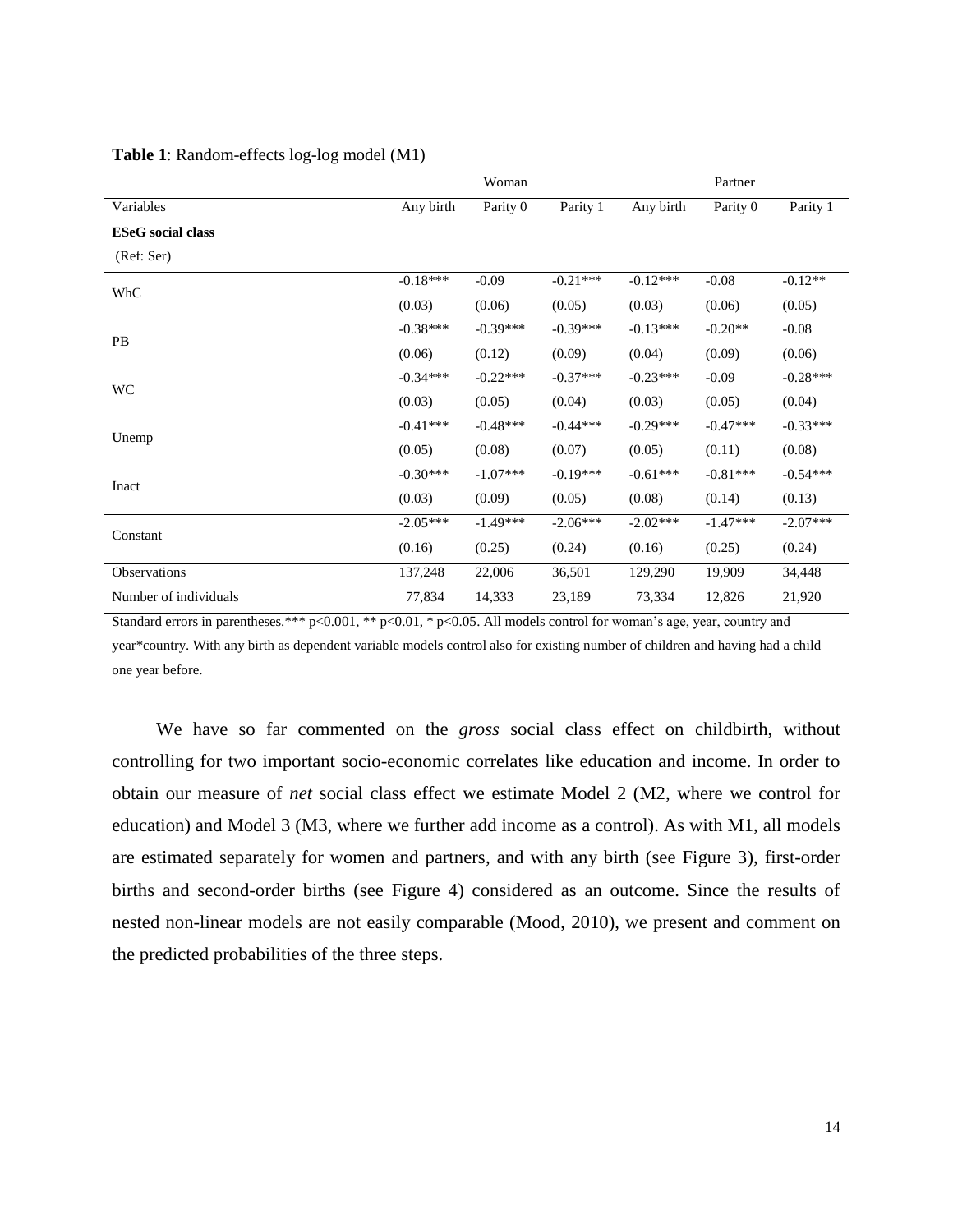Figure 3: Random effects log-log model - Predicted probabilities of any birth



All models control for woman's age, year, country, year\*country, number of children already had and had a child one year before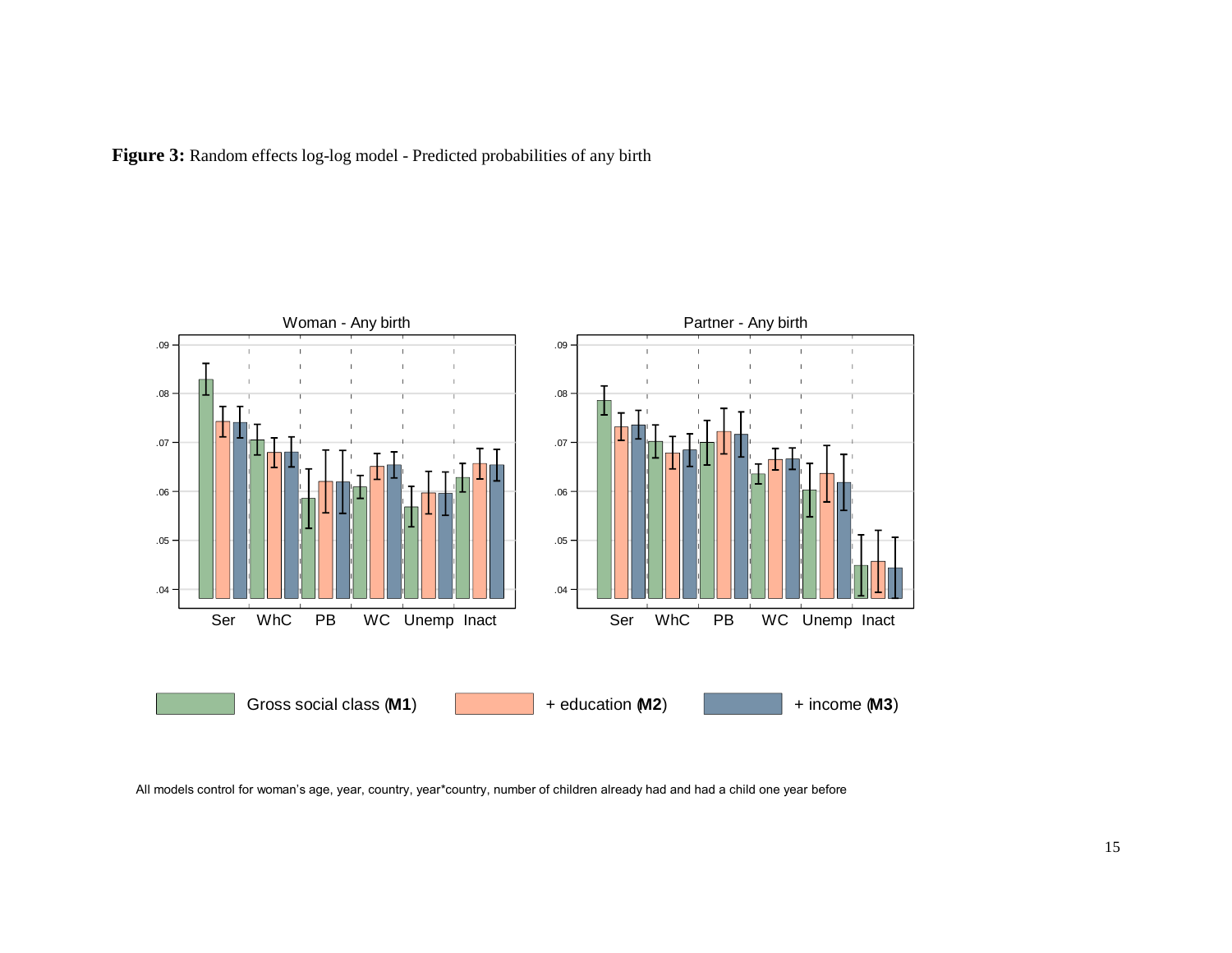Findings in Figure 3 represent the results of models on any birth<sup>10</sup> (). We show the predicted probabilities associated with the *gross* social class (green bar), then add education as a control (orange bar) and finally income (blue bar); the last estimation (controlled for social class, education and income) represents the *net* social class effect on any birth. It emerges that including education and income as covariates diminishes the coefficient associated with the highest classes (Ser and WhC) and increases the coefficient of all remaining classes. In other words, despite the role of social class as a birth predictor becoming weaker once we control for two characteristics traditionally associated with this outcome (education and income), class remains a *net* effect of belonging to the Ser. Interestingly, this 'advantage' is, among women, strongest with respect to PB  $(1.2.$  percentage points, p.p. from now on,  $p=0.001$ ), while, among partners, the predicted probabilities associated with Ser and PB are not significantly different (0.2 p.p., p=0.488). The role of other non-class statues is also important. In particular, a male partner not being in the labour force – possibly an indicator of underlying health-related issues, or of being discouraged by a particularly difficult labour market situation – is associated with a strong negative effect on the likelihood of having a child. Unemployment also represents a disincentive for having a child, however – unlike with inactive status – the effect is similar for men and for women.

 $\overline{a}$ 

<sup>10</sup> Full output available upon request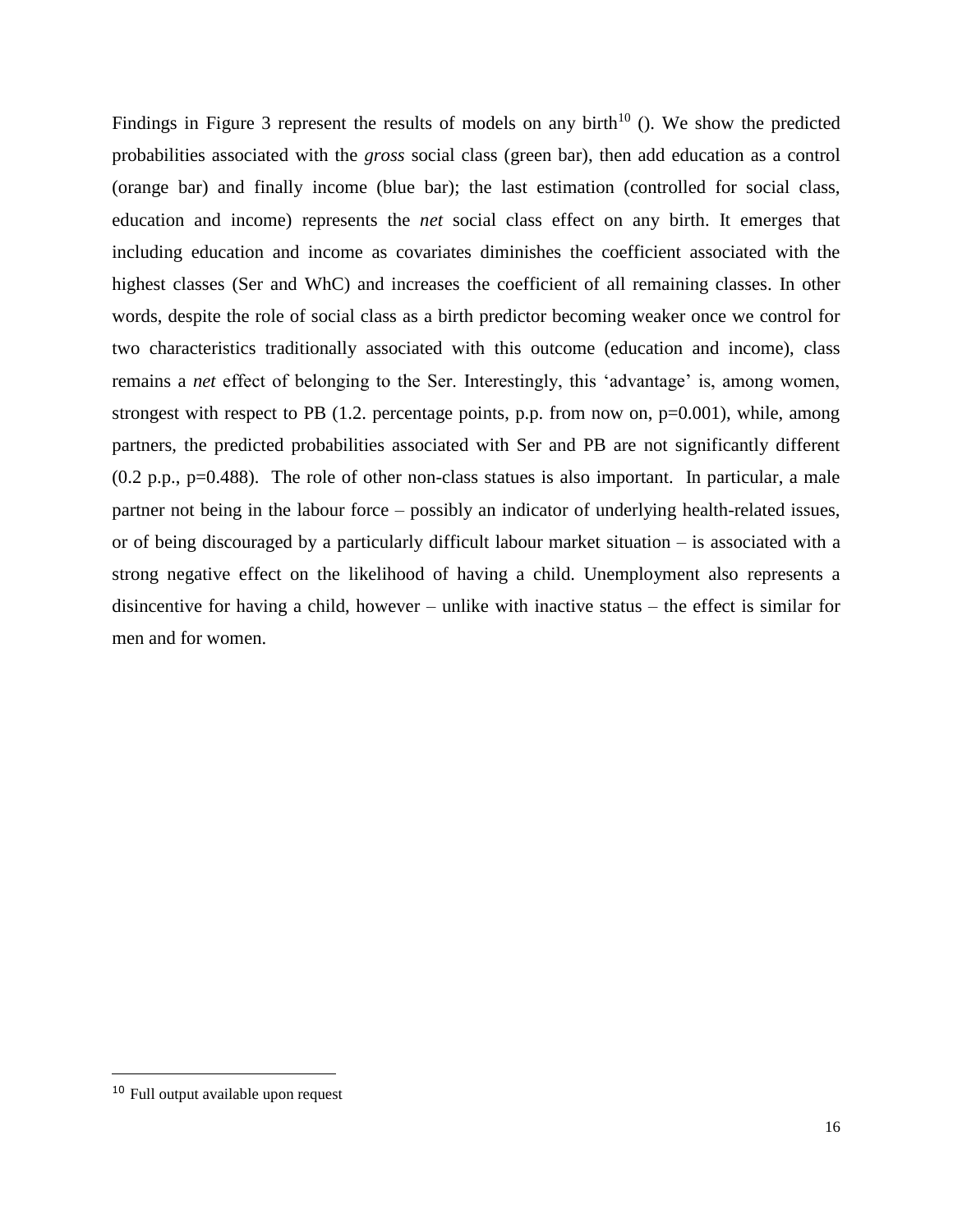



All models control for woman's age, year, country and year\*country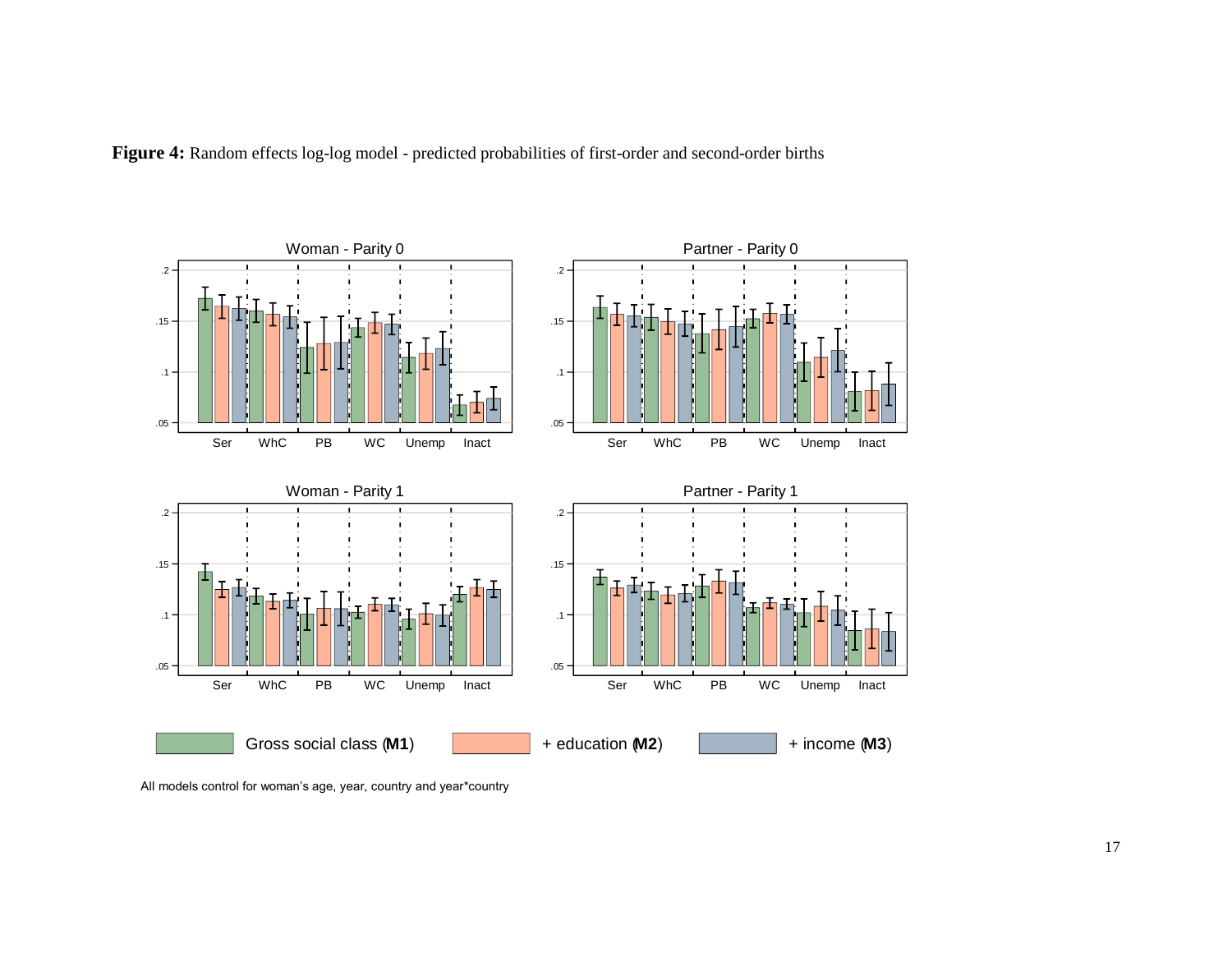Figure 4 presents the same models of Figure 3 distinguishing by parity 0 and  $1<sup>11</sup>$ . As has already emerged in models with any birth as an outcome, controlling for the two socio-economic antecedents traditionally associated with fertility diminishes the difference between Service class and lower classes. In the subsample of first-order births, the controls for education and income explain the 'advantage' of women in Ser with respect to WhC ones: the difference in predicted probability between these two classes turn out not to be statistically significant (0.8 p.p., p=0.275). Still significant, but only marginally so, are for women the differences between Ser and PB (3.3 p.p., p=0.022) and between Ser and WC (1.5 p.p., p=0.051). Even more marked, in this sense, is the evidence for men: controlling for education and income remove any statistically significant 'advantage' of Ser with respect to WhC  $(0.8 \text{ p.p., p= } 0.323)$ , PB  $(1.1 \text{ p.p., p= } 0.355)$  and WC  $(-0.2 \text{ p.p., p= } 0.355)$ p.p., p=0.815). Thus, no *net* effect of social class on the transition to the first child emerges, except for members of Ser with respect to PB and WC (among women).

When looking at second-order births, it emerges that the two main controls (education and income) explain a lesser portion of variance in the outcome. Indeed, after having controlled for them, women in Service class still have higher predicted probabilities of transit to the second child than women in WhC (1.2 p.p., p=0.019), in PB (2.0 p.p., p=0.030) and in WC (1.7 p.p., p=0.002). Thus, these results suggest that for women social class has a stronger predictive role in having a second child, than in first-order births. For men, members of Ser have a higher probability of experiencing this outcome only in comparison with WC  $(1.9 \text{ p.p., p=0.000})$ , while differences are not statistically significant with respect to WhC  $(0.8 \text{ p.p., p=0.137})$  and PB  $(-0.2 \text{ p.p., p=0.733}).$ 

### **Robustness checks**

We performed a number of robustness checks. First, we ran the same models using a populationaveraged estimator. Thus, instead of a subject-specific effect  $\beta_{ss}$  we averaged over all subjects in the population, obtaining a population-averaged effect  $\beta_{PA}$ . Results<sup>12</sup> confirm what was obtained with the random-effects estimator. Second, we estimated models right-censoring the observations, so that once a woman has had a new birth she dropped the panel. Analyses (available on request) confirm what was highlighted in the main text. Last, we estimated models by also applying the *nine-months method of imputation* to people who did not experience a birth in a given wave (see

-

 $11$  Full output available upon request

<sup>&</sup>lt;sup>12</sup> Table of results available upon request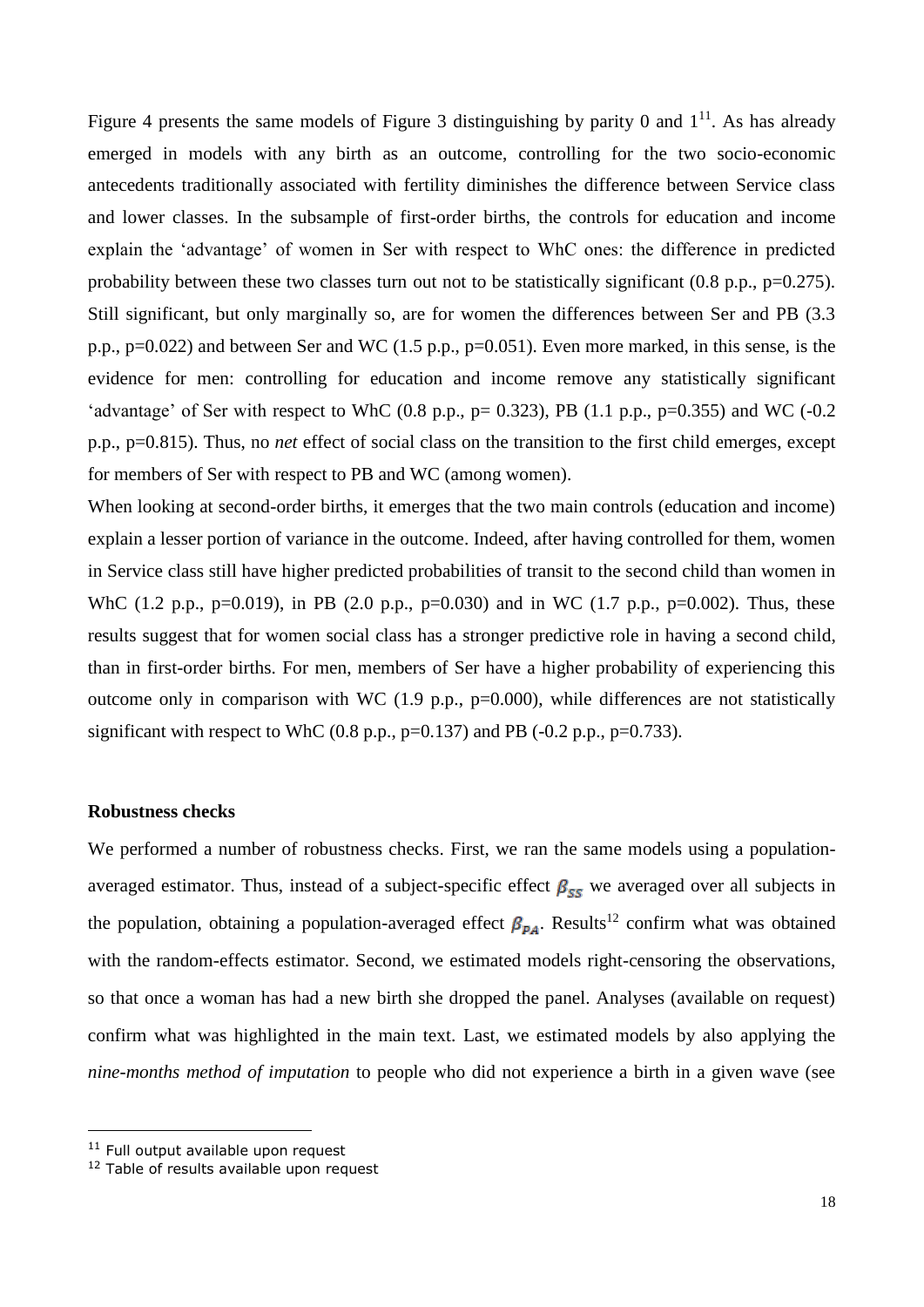further footnote 3). Also in this case, results (available on request) are in line with the main analysis.

#### **Conclusion and discussion**

We have shown here that socio-economic status is a predictor of fertility over and above characteristics such as income and education, which have been widely analysed in literature. In particular, our analysis demonstrates that occupational social class matters more for women than for men, and more for the transition to the first child than for the transition to the second. The most relevant cleavages are to be found between Ser and PB, and Ser and WhC. Employment status is also relevant in particular inactivity for men. As such it is *her* class and *their* employment status that shape transition to the next parity (with the exception of inactivity for the woman for the second child).

Class is not only about income, education and employment status (controlled): it is about the possibility of losing your job and earnings (differences between Ser and PB); it is about your future career prospects, your values and attitudes; and it is also about the possibility of having greater control over your time organization (difference between Ser and WhC).

However, in this article, we wanted, above all, to establish the demographic phenomenon, generally (Merton, 1987; Billari, 2015). More data would be needed to sort out the role of the various microlevel ideational and structural factors.

The Great Recession probably accentuated these inter-class differences – given the growing importance of security and future career prospects even in generous welfare state systems (Comolli et al., 2020). The economic crisis in the pandemic, meanwhile, has jeopardized traditional family networks of mutual support (e.g. grandparents) and has led to major interruptions in educational and care services. When we have the data we will likely see that the importance of class – as compared to education and income – has grown still stronger in shaping individuals' fertility behavior.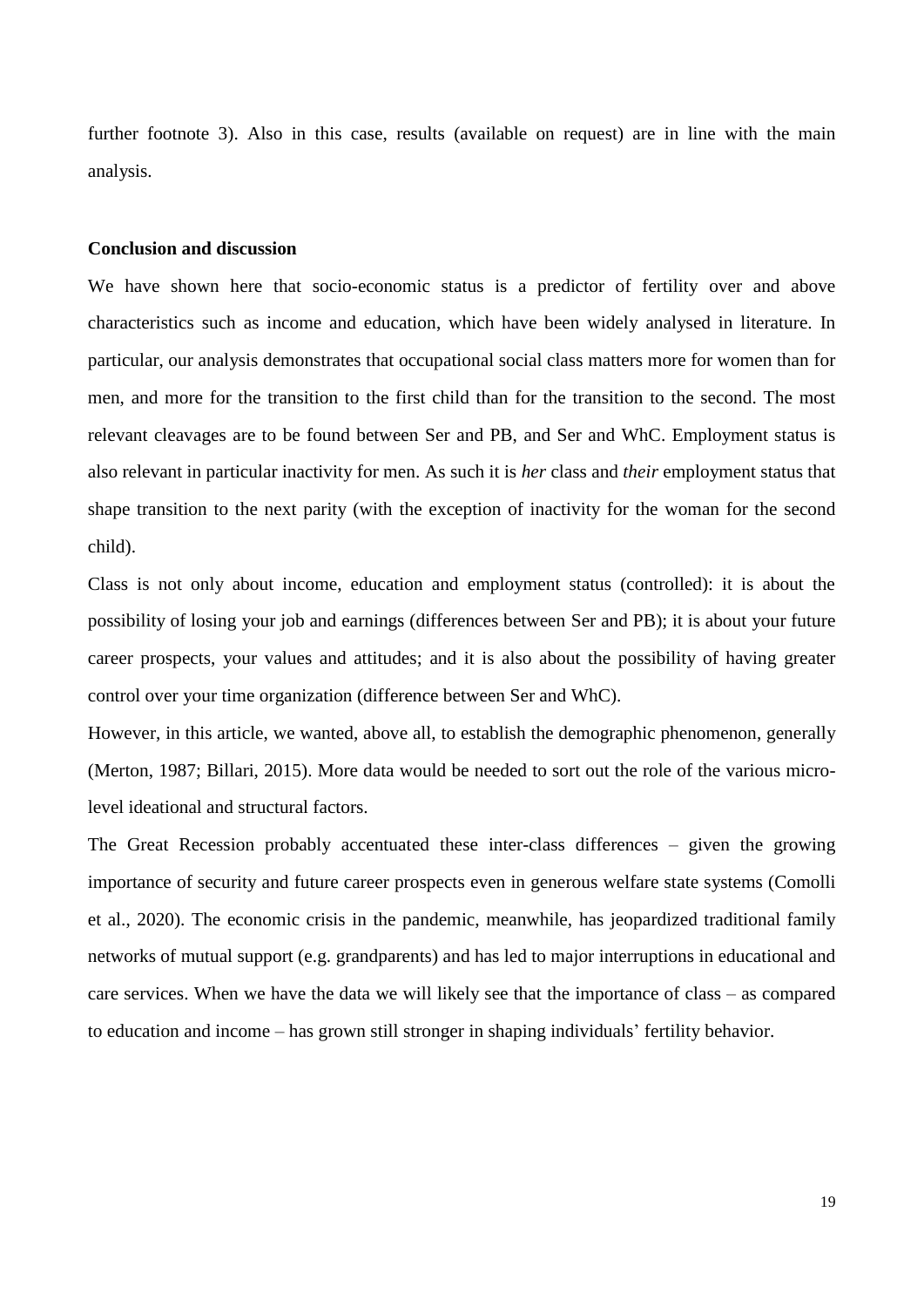#### **References**

- Aassve A, Fuochi G, Mencarini L and Mendola D (2015) What is your couple type? Gender ideology, housework-sharing, and babies. *Demographic Research* 32: 835-858.
- Adsera A (2004) Changing fertility rates in developed countries. The impact of labor market institutions. *Journal of Population Economics* 17(1): 17-43.
- Albertini M and Brini E (2020) I've changed my mind. The intentions to be childless, their stability and realisation. *European Societies* 1-42.
- Albertini M and Radl J (2012) Intergenerational transfers and social class: Inter-vivos transfers as means of status reproduction? *Acta Sociologica* 55(2): 107-123.
- Andersson G (2000) The impact of labour-force participation on childbearing behaviour: procyclical fertility in Sweden during the 1980s and the 1990s. *European Journal of Population/Revue Europeenne de Demographie* 16(4): 293–333.
- Andersson G, Kreyenfeld M and Mika T (2014) Welfare state context, female labour-market attachment and childbearing in Germany and Denmark. *Journal of Population Research* 31(4): 287–316.
- Angrist JD, Lavy V and Schlosser A (2006) New evidence on the causal link between the quantity and quality of children. *IZA Discussion Paper 2075*. Bonn: Institute for the Study of Labour.
- Auer W and Danzer N (2016) Fixed-term employment and fertility: Evidence from German micro data. *CESifo Economic Studies* 62(4): 595-623.
- Bagavos C and Tragiki A (2017) The compositional effects of education and employment on Greek male and female fertility rates during 2000–2014. *Demographic Research* 36: 1435-1452.
- Baizan P (2020) Linking social class inequalities, labor market status, and fertility: An empirical investigation of second births. *Advances in Life Course Research* 46: 100377.
- Balbo N, Billari FC and Mills M (2013) Fertility in Advanced Societies: A Review of Research. *European Journal of Population* 29: 1–38.
- Barbieri P, Bozzon R, Scherer S, Grotti R and Lugo M (2015) The rise of a latin model? Family and fertility consequences of employment instability in Italy and Spain. *European Societies* 17(4): 423–446.
- Basten S, Sobotka T and Zeman K (2014) Future fertility in low fertility countries. In: Lutz W, Butz WP and KC S (eds.) *World Population & Human Capital in the Twenty-First Century*. Oxford: Oxford University Press, pp. 39–146.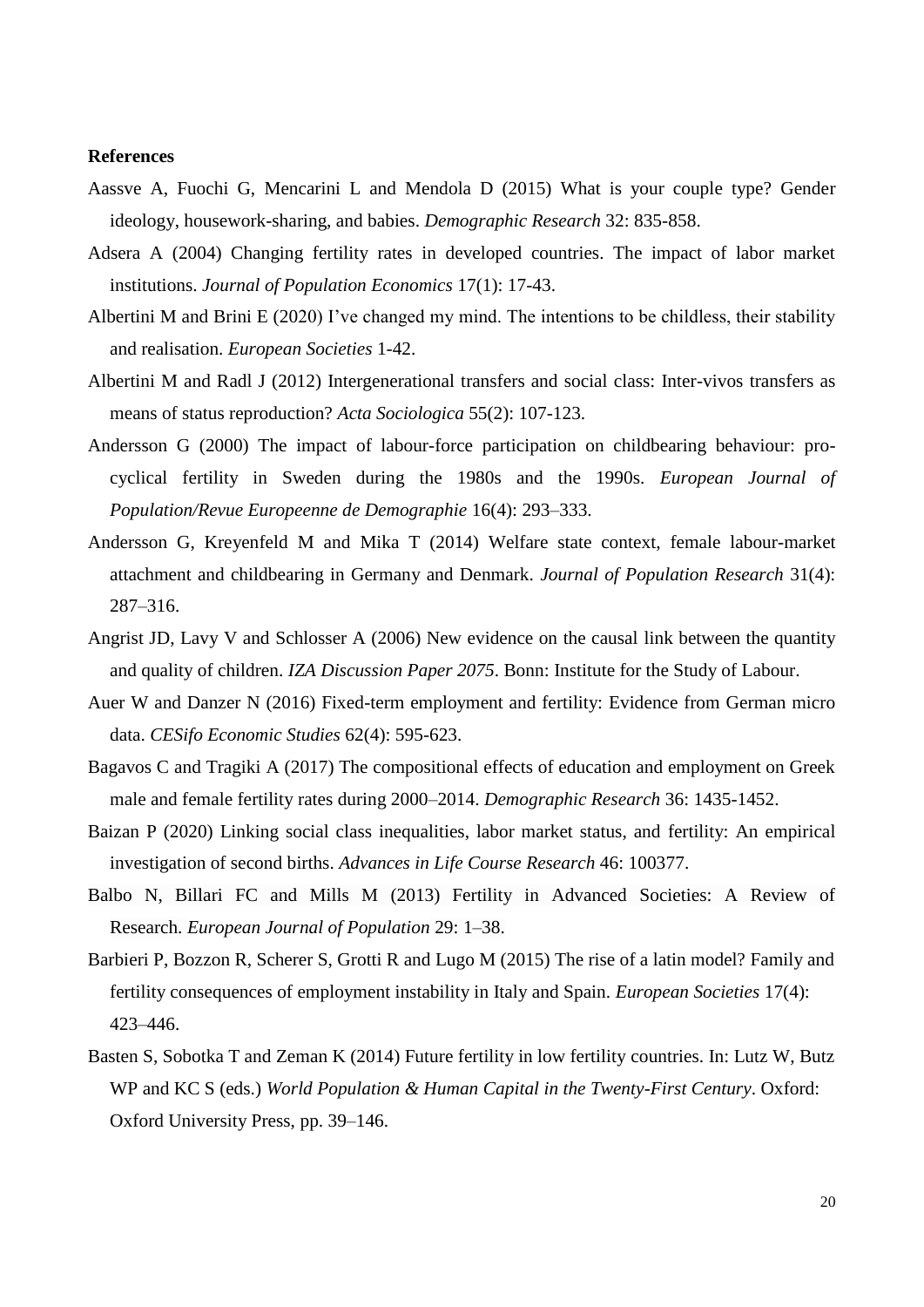Becker GS (1960) An economic analysis of fertility. In: Roberts GB (eds) *Demographic and economic change in developed countries*. New York: Columbia University Press, pp 209-240.

Becker, G. S. (1965). A Theory of the Allocation of Time. *The economic journal*: 493-517.

- Becker GS (1981) Altruism in the family and selfishness in the market place. *Economica* 48(189): 1-15.
- Becker GS (1991) *A Treatise on the family*. Cambridge, MA: Harvard University Press.
- Becker GS and Lewis HG (1973) On the interaction between the quantity and quality of children. *Journal of Political Economy* 81(2): S279–S288.
- Beckert J (2016) *Imagined futures. Fictional expectations and capitalist dynamics*. Harvard: Harvard University Press.
- Beckert J and Bronk R (2018) An introduction to uncertain futures. In Beckert J and Bronk R (eds.) *Uncertain futures: Imaginaries, narratives, and calculation in the economy*. New York: Oxford University Press, pp. 1-36.
- Behrman J and Rosenzweig M (2002) Does increasing women's schooling raise the schooling of the next generation? Reply. *The American Economic Review* 95(5): 1745-1751.
- Bernardi F (2012) Unequal transitions: Selection bias and the compensatory effect of social background in educational careers. *Research in Social Stratification and Mobility* 30(2): 159- 174.
- Bernardi L, Huinink J and Settersten RA (2019) The life course cube: A tool for studying lives. *Advances in Life Course Research* 41: 100258.
- Berninger I (2013) Women's income and childbearing in context: First births in Denmark and Finland. *Acta Sociologica* 56(2): 97–115.
- Bignon V and García Peñalosa C (2018) The toll of tariffs: Protectionism, education and fertility in late 19th century France. *Banque de France Working Paper* 690.
- Billari FC (2015) Integrating macro- and micro-level approaches in the explanation of population change. *Population Studies* 69(sup1): S11-S20
- Billari FC and Kohler H-P (2009) Fertility and happiness in the XXI century: Institutions, preferences, and their interactions. In: *Annual meeting of the population association of America*, Detroit, MI, April 30–May 2.
- Black SE, Devereux PG and Salvanes KG (2005) The more the merrier? The effect of family composition on children's education. *Quarterly Journal of Economics* 120(2): 669-700.
- Blair-Loy M (2009) *Competing devotions: Career and family among women executives*. Cambridge: Harvard University Press.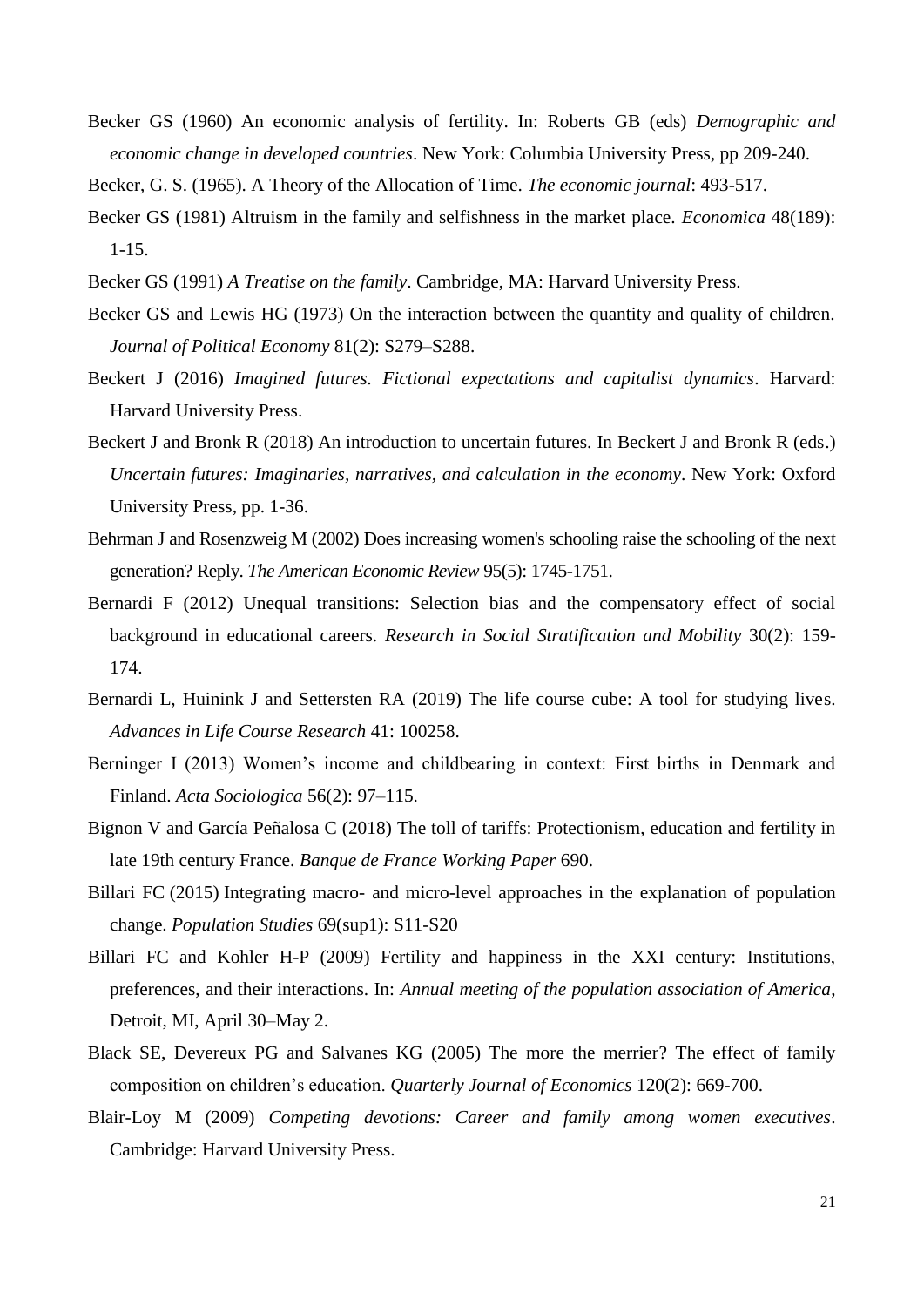- Boldrin M, De Nardi M and Jones L (2015) Fertility and social security. *Journal of Demographic Economics* 81(3): 261-299.
- Bollen KA, Glanville JL and Stecklov G (2001) Socioeconomic status and class in studies of fertility and health in developing countries. *Annual Review of Sociology* 27(1): 153-185.
- Borst M (2018) EU-SILC Tools: eusilcpanel first computational steps towards a cumulative sample based on the EU-SILC longitudinal datasets. *GESIS Papers,* 2018/11.
- Breen R and Goldthorpe JH (1997) Explaining educational differentials: Towards a formal rational action theory. *Rationality and Society* 9(3): 275-305.
- Busetta A, Mendola D and Vignoli D (2019) Persistent joblessness and fertility intentions. *Demographic Research* 40(8): 185-218.
- Chabé-Ferret B and Gobbi P (2018) Economic uncertainty and fertility cycles: The case of the post-WWII baby boom. *CEPR Discussion Paper* DP13374.
- Chevalier A and Marie O (2017) Economic uncertainty, parental selection, and children's educational outcomes. *Journal of Political Economy* 125(2): 393-430.
- Cigno A (1986) Fertility and the tax-benefit system: A reconsideration of the theory of family taxation. *The Economic Journal* 96(384): 1035-1051.
- Cigno A (1991) *Economics of the family*. Oxford: Clarendon Press.
- Clark A and Lepinteur A (2020) A natural experiment on job insecurity and fertility in France. *CEP Discussion Papers* dp1686, Centre for Economic Performance: LSE.
- Coale AJ and Watkins SC (1986) *The decline of fertility in Europe.* Princeton: Princeton Legacy Library.
- Comolli CL, Neyer G, Andersson G, Dommermuth L, Fallesen P, Jalovaara M, Jónsson AK, Kolk M and Lappegård T (2020) Beyond the Economic Gaze: Childbearing During and After Recessions in the Nordic Countries. *European Journal of Population.*
- Connelly R, Gayle V and Lambert PS (2016) A review of occupation-based social classifications for social survey research. *Methodological Innovations* 9: 1-14.
	- d'Albis H, Greulich A and Ponthière G (2017) Education, labour, and the demographic consequences of birth postponement in Europe. *Demographic Research* (36): 691-728.
- De la Rica S and Iza A (2005) Career planning in Spain: Do fixed-term contracts delay marriage and parenthood? *Review of Economics of the Household* 3(1): 49-73.
- Dribe M, Oris M and Pozzi L (2014) Socioeconomic status and fertility before, during, and after the demographic transition: An introduction. *Demographic Research* 31(1): 161-182.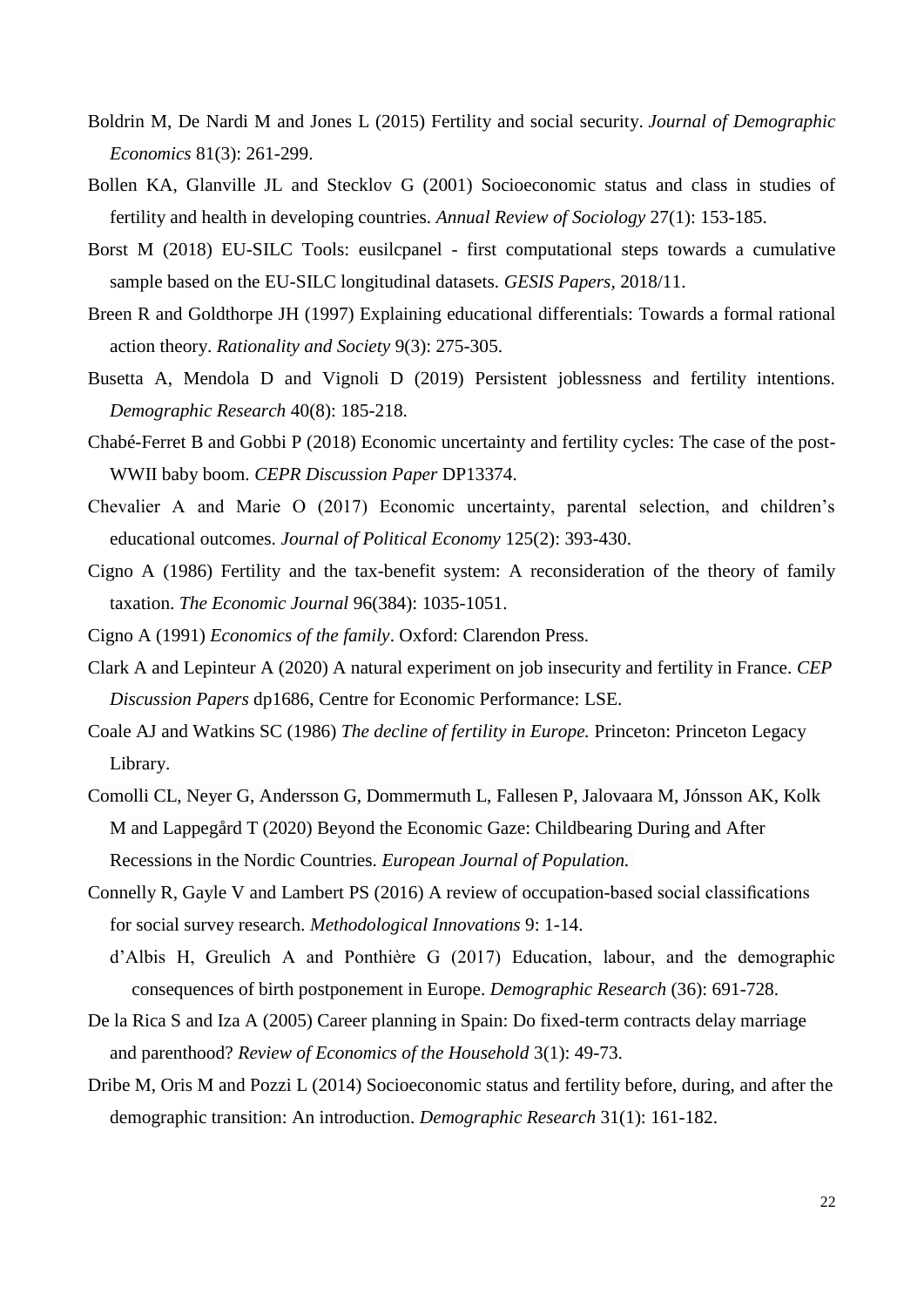- Dribe M, Breschi M, Gagnon A, Gauvreau D, Hanson H A, Maloney TN, Mazzoni S, Molitoris J, Pozzi L, Smith KR and Vézina H (2017) Socio-economic status and fertility decline: Insights from historical transitions in Europe and North America*. Population Studies* 71(1): 3-21.
- Duesenberry JS (1949) *Income, saving, and the theory of consumer behavior*. Cambridge: Harvard University Press.
- Dustmann C (2004) Parental background, secondary school track choice, and wages. *Oxford Economic Papers* 56(2): 209-230.
- Engelhardt H and Prskawetz A (2004) On the changing correlation between fertility and female employment over space and time. *European Journal of Population/Revue Europeenne de Demographie* 20(1): 35-62.
- Engelhardt H, Kögel T and Prskawetz A (2004) Fertility and women's employment reconsidered: a macrolevel time-series analysis for developed countries, 1960–2000. *Population Studies* 58(1): 109-120.
- Erikson R (1984) Social class of men, women and families. *Sociology* 18(4): 500-514.
- Erikson R and Goldthorpe JH (1992) *The constant flux: A study of class mobility in industrial societies*. Oxford: Clarendon Press.
- Ermisch J and Francesconi M (2001) Family matters: Impacts of family background on educational attainments. *Economica* 68(270): 137-156.
- Esping-Andersen G (2013) *The three worlds of welfare capitalism*. New York: Wiley.
- Esping-Andersen G and Billari FC (2015) Re-theorizing family demographics. *Population and Development Review* 41(1): 1–31.
- Essock-Vitale SM (1984) The reproductive success of wealthy Americans. *Ethology and Sociobiology* 5: 45-49.
- Gerster M, Keiding N, Knudsen LB and Strandberg-Larsen K (2007) Education and second birth rates in Denmark 1981-1994. *Demographic Research* 17: 181–210.
- Goldscheider F, Bernhardt E and [Lappegård](https://onlinelibrary.wiley.com/action/doSearch?ContribAuthorStored=Lappeg%C3%A5rd%2C+Trude) T (2015) The gender revolution: a framework for understanding changing family and demographic behavior. *Population and Development Review* 41(2): 207–239.
- Greulich A and Dasré A (2017) Fertility analysis with EU-SILC: A quantification of measurement bias. *Documents de travail du Centre d'Economie de la Sorbonne* 17002, Centre d'Economie de la Sorbonne.
- Greulich A and Dasré A (2018) Observing the number of children with EU-SILC: A quantification of biases. *Population* 73(4): 719-755.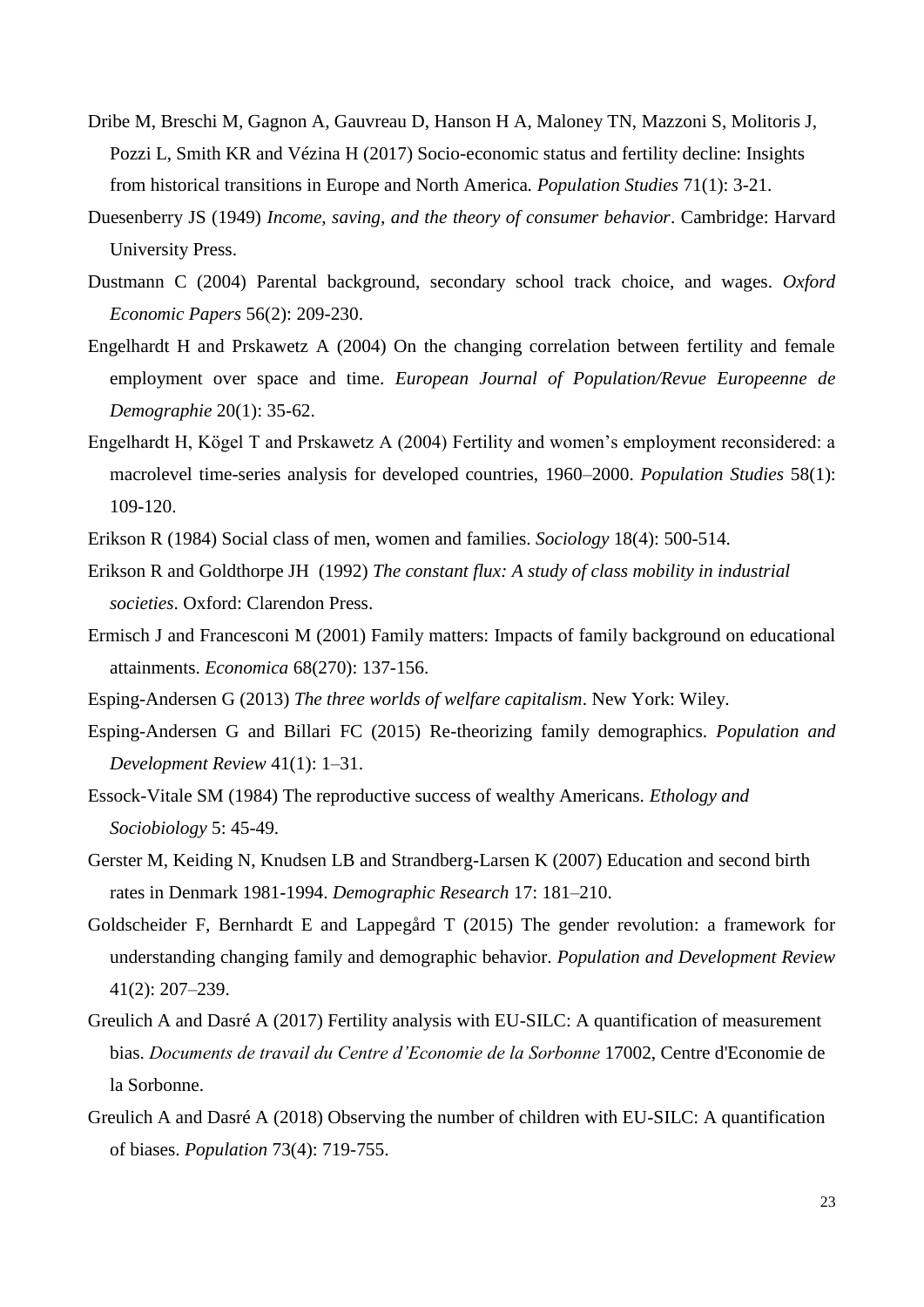- Guner N, Kaya E and Sánchez-Marcos V (2019) Labor market frictions and lowest low fertility. *IZA Discussion Paper* No. 12771, Institute of Labor Economics (IZA), Bonn.
- Grusky DB, Western B and Wimer CC (2011) *The Great Recession*. New York: Russell Sage Foundation.
- Haines M R (1992) *The European experience of changing fertility*. Cambridge, MA: Blackwell.
- Hart R (2015) Earnings and first birth probability among Norwegian men and women 1995- 2010. *Demographic Research* 33*:* 1067-1104.
- Heath A and Britten N (1984) Women's jobs do make a difference: a reply to Goldthorpe. *Sociology* 18(4): 475–490.
- Hoem B and Hoem JM (1989) The impact of women's employment on second and third births in modern Sweden. *Population Studies* 43(1): 47–67.
- Hofmann B and Hohmeyer K (2013) Perceived economic uncertainty and fertility: Evidence from a labor market reform. *Journal of Marriage and Family* 75(2): 503-521.
- Hondroyiannis G (2010) Fertility determinants and economic uncertainty: An assessment using European panel data*. Journal of Family and Economic Issues* 31(1): 33-50.
- Impicciatore R and Dalla Zuanna G (2017) The impact of education on fertility in Italy. Changes across cohorts and south– north differences. *Quality & Quantity* 51(5): 2293–2317.
- Impicciatore R and Tomatis F (2020) The nexus between education and fertility in six European countries. *Genus* 76(1): 1-20.
- Johnson-Hanks JA, Bachrach CA, Morgan SP and Kohler H-P (2011) Toward a theory of conjunctural action. In: Johnson-Hanks JA, Bachrach CA, Morgan SP and Kohler H-P (eds) *Understanding family change and variation: Toward a theory of conjunctural action*. Netherlands: Springer, pp. 1-22.
- Kind M and Kleibrink J (2013) Sooner or later economic insecurity and the timing of first birth. *Ruhr Economic Papers* 422.
- Klemm M (2012) Job security and fertility: Evidence from German reunification. *Ruhr Economic Papers* 379.
- Klesment M, Puur A, Rahnu L and Sakkeus L (2014) Varying association between education and second births in Europe: Comparative analysis based on the EU-SILC data*. Demographic Research* 31: 813-860.
- Kögel T (2004) Did the association between fertility and female employment within OECD countries really change its sign? *Journal of Population Economics* 17(1): 45-65.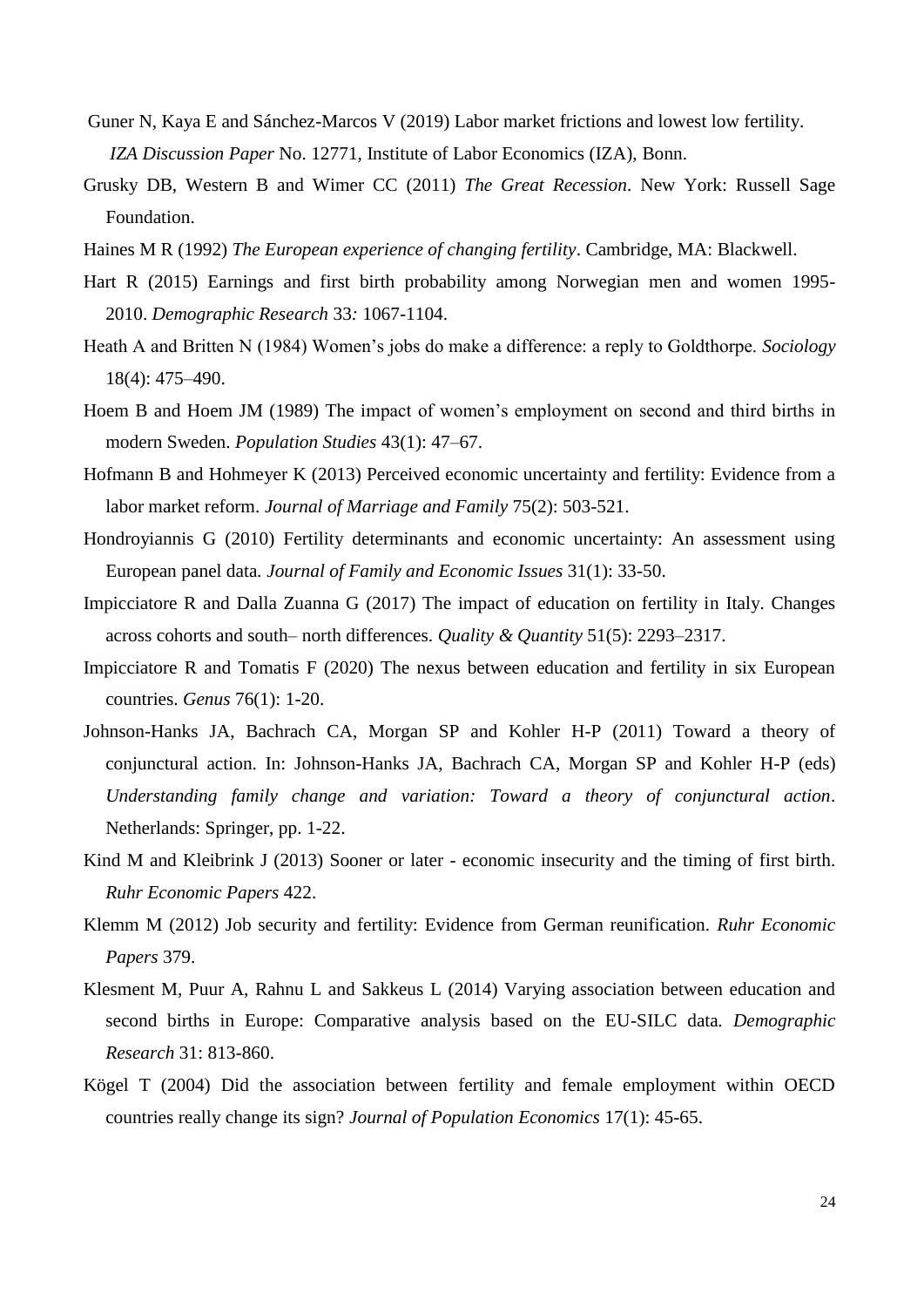- Korupp SE, Ganzeboom HB and Van Der Lippe T (2002) Do mothers matter? A comparison of models of the influence of mothers' and fathers' educational and occupational status on children's educational attainment. *Quality & Quantity* 36(1): 17–42.
- Kohler H-P, Billari F C, and Ortega J A (2002) The Emergence of Lowest-Low Fertility in Europe During the 1990s. *Population and Development Review 28*(4): 641–680.
- Köppen K (2006) Second births in Western Germany and France. *Demographic Research* 14(14): 295–330.
- Kraus MW, Piff PK and Keltner D (2009) Social class, sense of control, and social explanation. *Journal of Personality and Social Psychology* 97(6): 992–1004.
- Kravdal, Ø (2007) Effects of current education on second- and third-birth rates among Norwegian women and men born in 1964: substantive interpretations and methodological issues. *Demographic Research* 17(9): 211–246.
- Kravdal Ø and Rindfuss RR (2008) Changing relationships between education and fertility: A study of women and men born 1940 to 1964. *American sociological review* 73(5): 854-873.
- Kreager P and Schröder-Butterfill E (2004) *Ageing without children: European and Asian perspectives.* New York, Oxford*:* Berghahn Books
- Kreyenfeld M (2009) Uncertainties in female employment careers and the postponement of parenthood in Germany. *European Sociological Review* 26(3): 351-366.
- Kreyenfeld M and Zabel C (2005) Female education and the second child: Great Britain and Western Germany compared. *[Journal of Applied Social Science Studies](https://ideas.repec.org/s/aeq/aeqsjb.html)* 125: 145–156
- Kulu H and Washbrook E (2014) Residential context, migration and fertility in a modern urban society. *Advances in Life Course Research* 21: 168–182.
- Lamont M and Molnár V (2002) The study of boundaries in the social sciences. *Annual review of sociology* 28(1): 167-195.
- Le Moglie M, Mencarini L and Rapallini C (2019) [Does income moderate the satisfaction of](https://ideas.repec.org/a/spr/jopoec/v32y2019i3d10.1007_s00148-018-0689-9.html)  [becoming a parent? In Germany it does and depends on education.](https://ideas.repec.org/a/spr/jopoec/v32y2019i3d10.1007_s00148-018-0689-9.html) *[Journal of Population](https://ideas.repec.org/s/spr/jopoec.html)  [Economics](https://ideas.repec.org/s/spr/jopoec.html)* 32(3): 915-952.
- Leana CR and Meuris J (2015) Living to work and working to live: Income as a driver of organizational behavior. *Academy of Management Annals* 9(1): 55-95.
- Lee GR, Netzer JK and Coward RT (1994) Filial responsibility expectations and patterns of intergenerational assistance. *Journal of Marriage and Family* 56(3): 559–565.
- Lee GR, Peek CW and Coward RT (1998) Race differences in filial responsibility: Expectations among older parents. *Journal of Marriage and Family* 60(2): 404–412.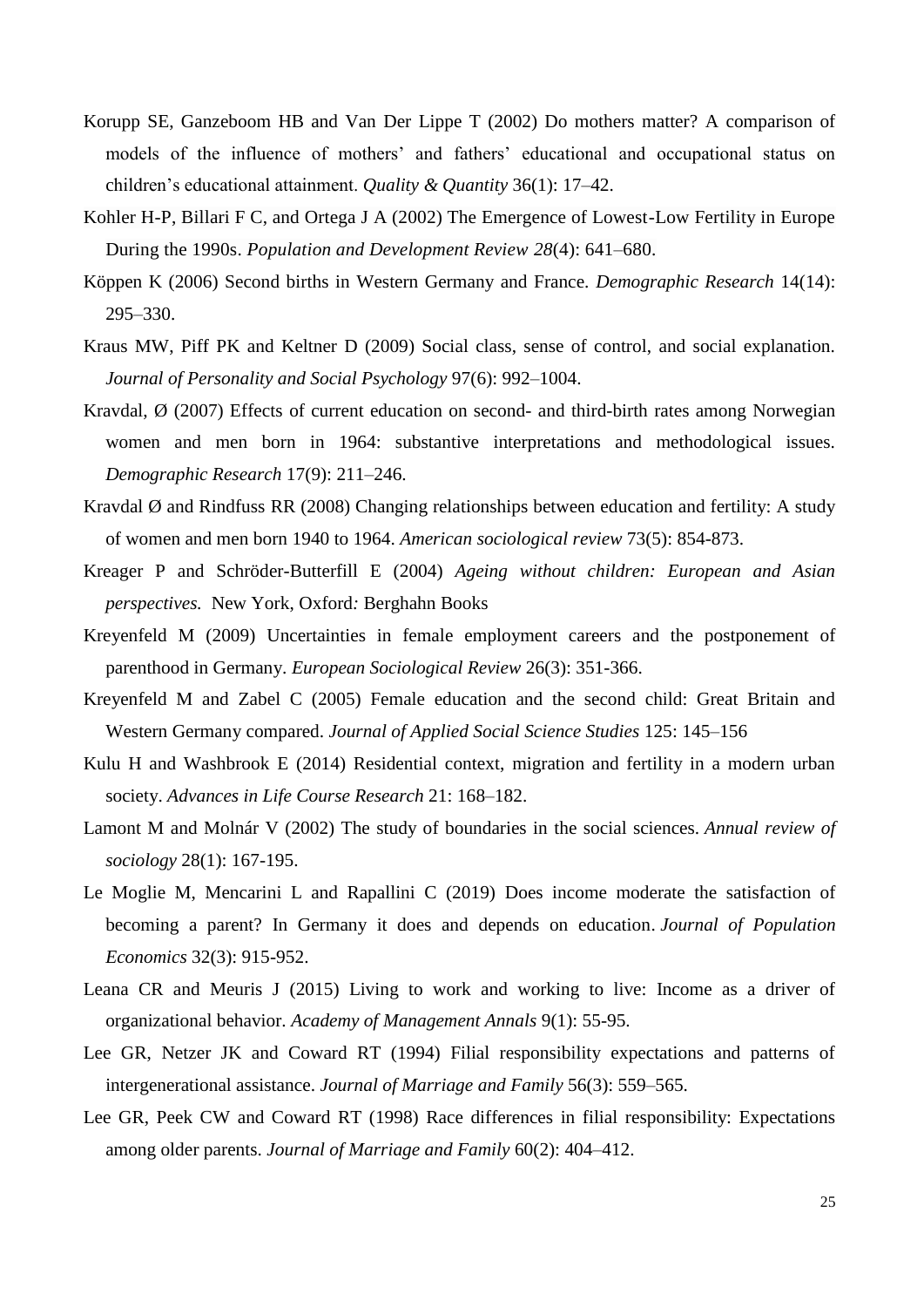- Leeuwen MV, Maas I and Miles A (2002) *HISCO: Historical international standard classification of occupations*. Leuven: Leuven University Press.
- Lesthaeghe R and Van de Kaa DJ (1986) Twee demografische transities. In D J van de Kaa and R Lesthaeghe (eds.) *Bevolking: Groei en Krimp*. Deventer: Van Loghum Slaterus, pp 9–24.
- Livi Bacci M (1977) *A history of Italian fertility during the last two centuries*. Princeton, NJ: Princeton University Press.
- Lockwood D (1966) *The blackcoated worker*. London: Unwin University Books.
- Luci A and Thévenon O (2011) Does economic development explain the fertility rebound in OECD countries*. INED Working Paper* 481.
- Luci-Greulich A and Thévenon O (2014) Does economic advancement 'cause' a re-increase in fertility? An empirical analysis for OECD countries (1960–2007). *European Journal of Population* 30(2): 187–221.
- Mencarini L, Vignoli D and Gottard A (2015) Fertility intentions and outcomes: Implementing the theory of planned behavior with graphical models. *Advances in Life Course Research* 23: 14–28.
- Mencarini L (2018) Does gender equality affect fertility decisions in Europe?, In: AH Gauthier, IE Kotowska and D Vono de Vilhena (eds.) *Gender (in)equality over the life course. Evidence from the Generations & Gender Programme*, Population Europe Discussion Papers Series, 10.
- Meron M (2014) *Final report of the ESSnet on the harmonisation and implementation of a European socio-economic classification: European Socio-economic Groups (ESeG)*. Paris: Insee.
- Merton, R K (1987) Three fragments from a sociologist's notebooks: Establishing the phenomenon, specified ignorance, and strategic research materials. *Annual review of sociology 13*(1): 1-29.
- Mills M and Blossfeld HP (2013) The second demographic transition meets globalization: A comprehensive theory to understand changes in family formation in an era of rising uncertainty. In: Evans A and Baxter J (eds.) *Negotiating the life course. Stability and change in life pathways*. Dordrecht: Springer, pp. 9-33.
- Modena F, Rondinelli C and Sabatini F (2014) Economic insecurity and fertility intentions: The case of Italy. *Review of Income and Wealth* 60(S1): S233-S255.
- Mood C (2010) Logistic regression: Why we cannot do what we think we can do, and what we can do about it. *European Sociological Review* 26(1): 67-82.
- Mureşan C (2007) Family dynamics in pre- and post-transition Romania: A life-table description. *MPIDR Working Paper* WP–2007–018.
- Ní Bhrolcháin M and Beaujouan (2012) Fertility postponement is largely due to rising educational enrolment. *Population Studies* 66(3): 311-327.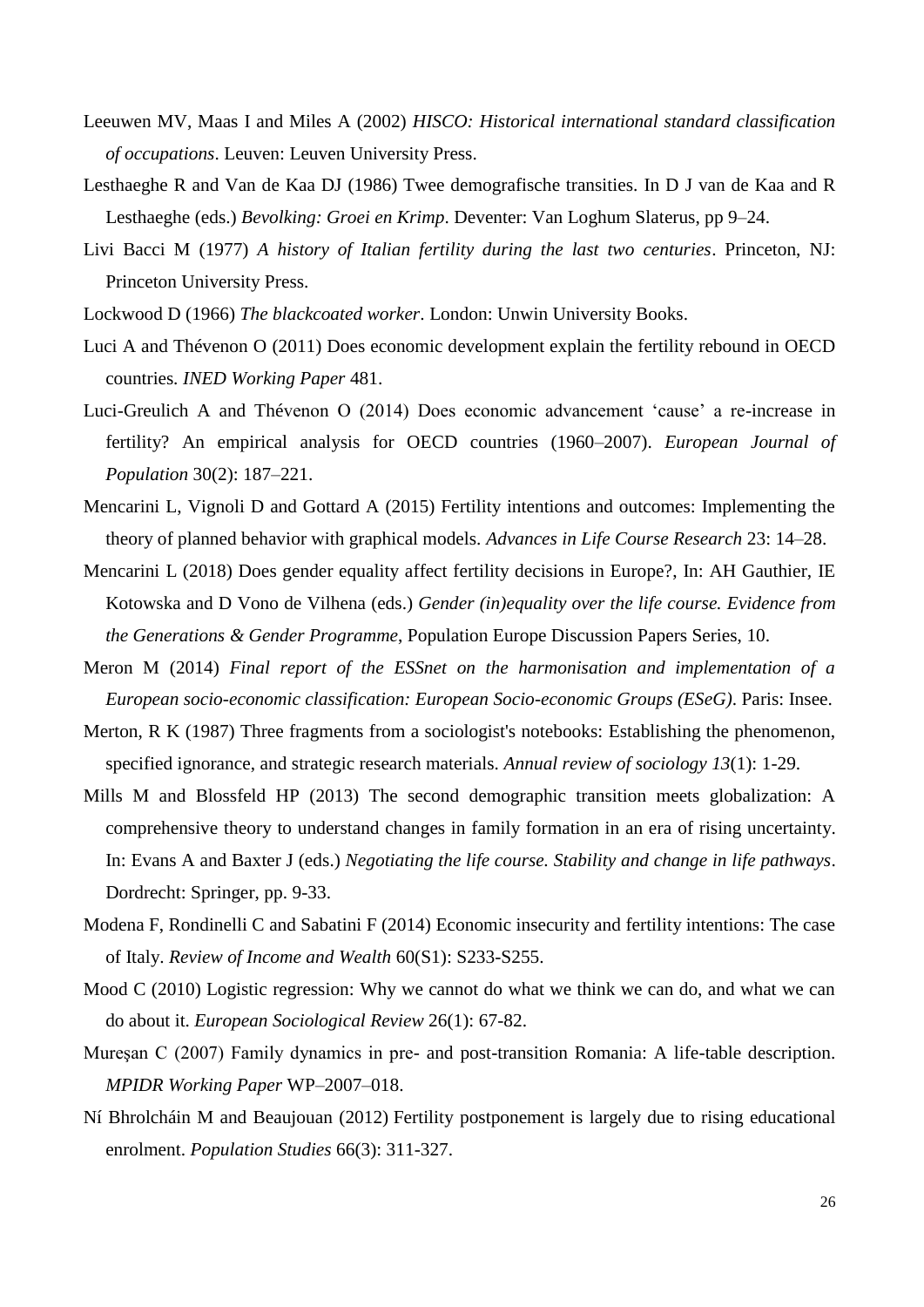- Nitsche N, Matysiak A, Van Bavel J and Vignoli D. (2018). Partners' educational pairings and fertility across Europe. *Demography* 55(4): 1195-1232.
- Nomaguchi KM, Brown SL (2011) Parental strains and rewards among mothers: The role of education. *Journal of Marriage and Family* 73(3): 621-636.
- Nomaguchi KM and Milkie MA (2003) Costs and rewards of children: The effects of becoming a parent on adults' lives. *Journal of Marriage and Family* 65(2): 356–374.
- Oláh LS (2003) Gendering fertility: Second births in Sweden and Hungary. *Population Research and Policy Review* 22: 171–200.
- Oppenheimer VK (1994) Women's rising employment and the future of the family in industrial societies. *Population and development review* 20(2): 293-342.
- Parkin F (1974) Strategies of social closure in class formation. In Parkin F (eds.) *The social analysis of class structure*. London: Tavistock, pp.1-18.
- Perelli-Harris B (2008) Family formation in post-Soviet Ukraine: Changing effects of education in a period of rapid social change. *Social Forces* 87(2): 767-794.
- Ranjan P (1999) Fertility behaviour under income uncertainty. *European Journal of Population* 15(1): 25-43.
- Rendall MS and Bahchieva RA (1998) An old-age security motive for fertility in the United States? *Population and Development Review* 24(2): 293–307.
- Rieck D (2006) Transition to second birth the case of Russia. *MPIDR Working Paper* (No. 2006- 036).
- Rondinelli C, Aassve A, and Billari FC (2006) Income and childbearing decisions: Evidence from Italy. *ISER Working Paper Series* (No. 2006-06).
- Rønsen M (2004) Fertility and public policies Evidence from Norway and Finland. *Demographic research* 10: 143–170.
- Harrison E and Rose D (2006) *The European socio-economic classification (ESeC) user guide*. Colchester: Institute for Social and Economic Research, University of Essex.
- Rose D and Harrison E (2014)*. Social class in Europe: An introduction to the European socioeconomic classification*. London: Routledge.
- Scherer S (2009) The social consequences of insecure jobs. *Social Indicators Research* 93(3): 527- 547.
- Schneider D (2015) The great recession, fertility, and uncertainty: Evidence from the United States. *Journal of Marriage and Family* 77(5): 1144-1156.
- Skirbekk V (2008) Fertility trends by social status. *Demographic Research* 18(5): 145-180.